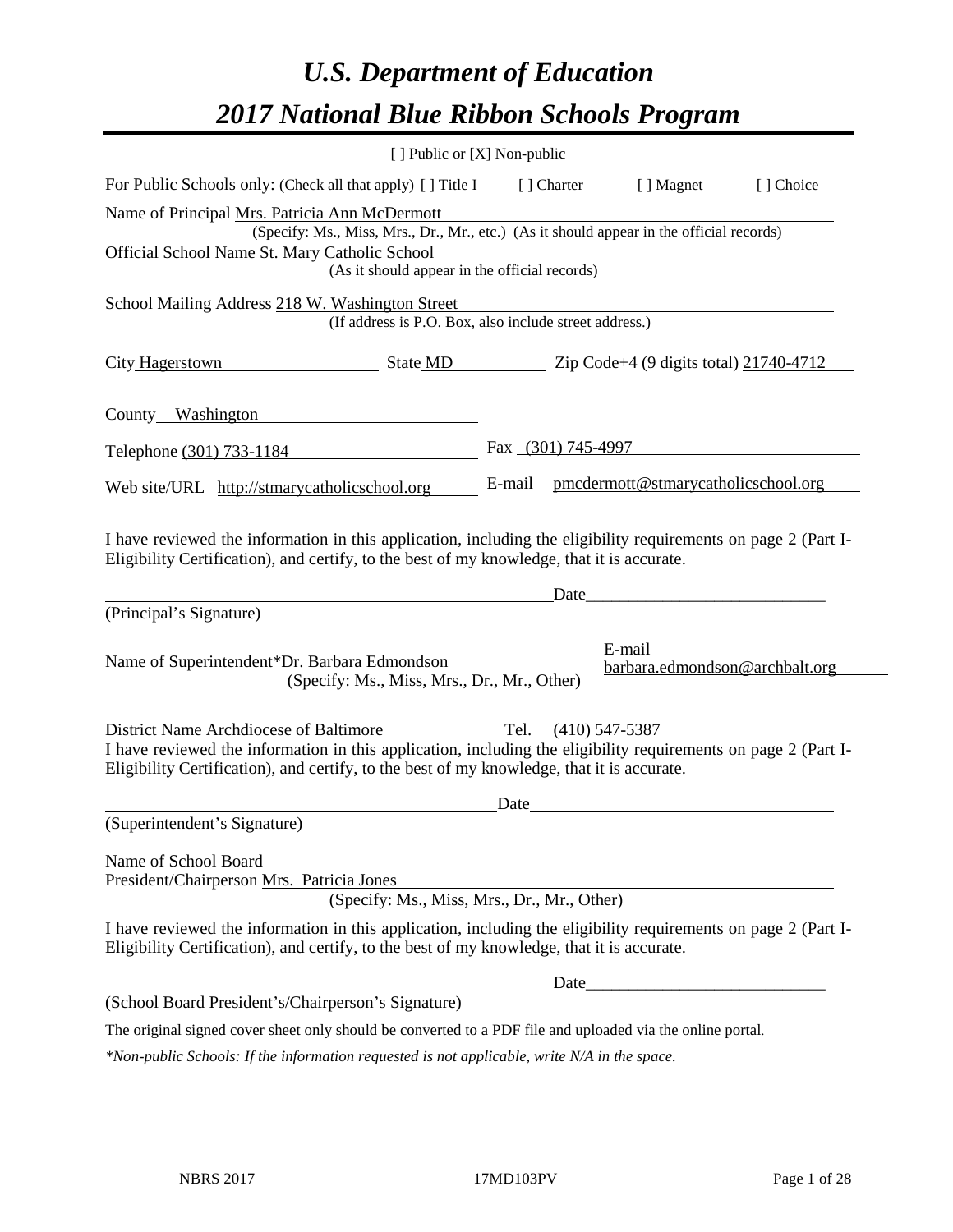- 1. The signatures on the first page of this application (cover page) certify that each of the statements below, concerning the school's eligibility and compliance with U.S. Department of Education and National Blue Ribbon Schools requirements, are true and correct. The school configuration includes one or more of grades K-12. (Schools on the same campus with one principal, even a K-12 school, must apply as an entire school.)
- 2. All nominated public schools must meet the state's performance targets in reading (or English language arts) and mathematics and other academic indicators (i.e., attendance rate and graduation rate), for the all students group and all subgroups, including having participation rates of at least 95 percent using the most recent accountability results available for nomination.
- 3. To meet final eligibility, all nominated public schools must be certified by states prior to September 2017 in order to meet all eligibility requirements. Any status appeals must be resolved at least two weeks before the awards ceremony for the school to receive the award.
- 4. If the school includes grades 7 or higher, the school must have foreign language as a part of its curriculum.
- 5. The school has been in existence for five full years, that is, from at least September 2011 and each tested grade must have been part of the school for the past three years.
- 6. The nominated school has not received the National Blue Ribbon Schools award in the past five years: 2012, 2013, 2014, 2015, or 2016.
- 7. The nominated school has no history of testing irregularities, nor have charges of irregularities been brought against the school at the time of nomination. The U.S. Department of Education reserves the right to disqualify a school's application and/or rescind a school's award if irregularities are later discovered and proven by the state.
- 8. The nominated school has not been identified by the state as "persistently dangerous" within the last two years.
- 9. The nominated school or district is not refusing Office of Civil Rights (OCR) access to information necessary to investigate a civil rights complaint or to conduct a district-wide compliance review.
- 10. The OCR has not issued a violation letter of findings to the school district concluding that the nominated school or the district as a whole has violated one or more of the civil rights statutes. A violation letter of findings will not be considered outstanding if OCR has accepted a corrective action plan from the district to remedy the violation.
- 11. The U.S. Department of Justice does not have a pending suit alleging that the nominated school or the school district as a whole has violated one or more of the civil rights statutes or the Constitution's equal protection clause.
- 12. There are no findings of violations of the Individuals with Disabilities Education Act in a U.S. Department of Education monitoring report that apply to the school or school district in question; or if there are such findings, the state or district has corrected, or agreed to correct, the findings.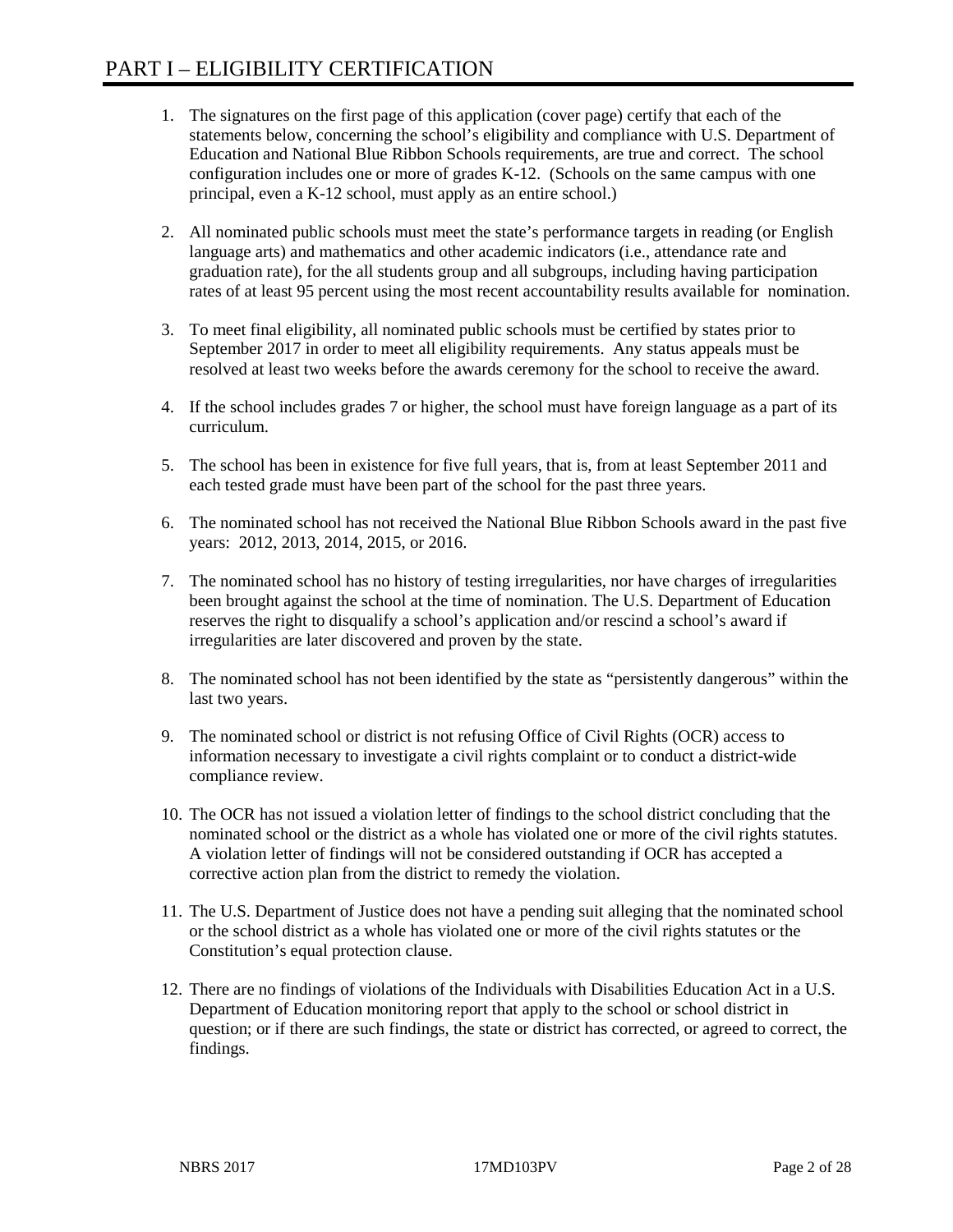#### **Data should be provided for the most recent school year (2016-2017) unless otherwise stated.**

**DISTRICT** (Question 1 is not applicable to non-public schools)

| -1. | Number of schools in the district<br>(per district designation): | $\underline{0}$ Elementary schools (includes K-8)<br>0 Middle/Junior high schools |
|-----|------------------------------------------------------------------|-----------------------------------------------------------------------------------|
|     |                                                                  | 0 High schools                                                                    |
|     |                                                                  | $0 K-12$ schools                                                                  |

0 TOTAL

**SCHOOL** (To be completed by all schools)

2. Category that best describes the area where the school is located:

[] Urban or large central city [ ] Suburban with characteristics typical of an urban area [ ] Suburban [X] Small city or town in a rural area [ ] Rural

3. Number of students as of October 1, 2016 enrolled at each grade level or its equivalent in applying school:

| Grade                           | # of         | # of Females | <b>Grade Total</b> |
|---------------------------------|--------------|--------------|--------------------|
|                                 | <b>Males</b> |              |                    |
| <b>PreK</b>                     | 3            | 6            | 9                  |
| K                               | 11           | 14           | 25                 |
| 1                               | 12           | 10           | 22                 |
| $\overline{2}$                  | 4            | 19           | 23                 |
| 3                               | 8            | 9            | 17                 |
| 4                               | 10           | 11           | 21                 |
| 5                               | 10           | 10           | 20                 |
| 6                               | 10           | 18           | 28                 |
| 7                               | 14           | 10           | 24                 |
| 8                               | 16           | 11           | 27                 |
| 9                               | 0            | 0            | 0                  |
| 10                              | 0            | 0            | 0                  |
| 11                              | 0            | 0            | $\mathbf{\Omega}$  |
| 12 or higher                    | 0            | 0            | 0                  |
| <b>Total</b><br><b>Students</b> | 98           | 118          | 216                |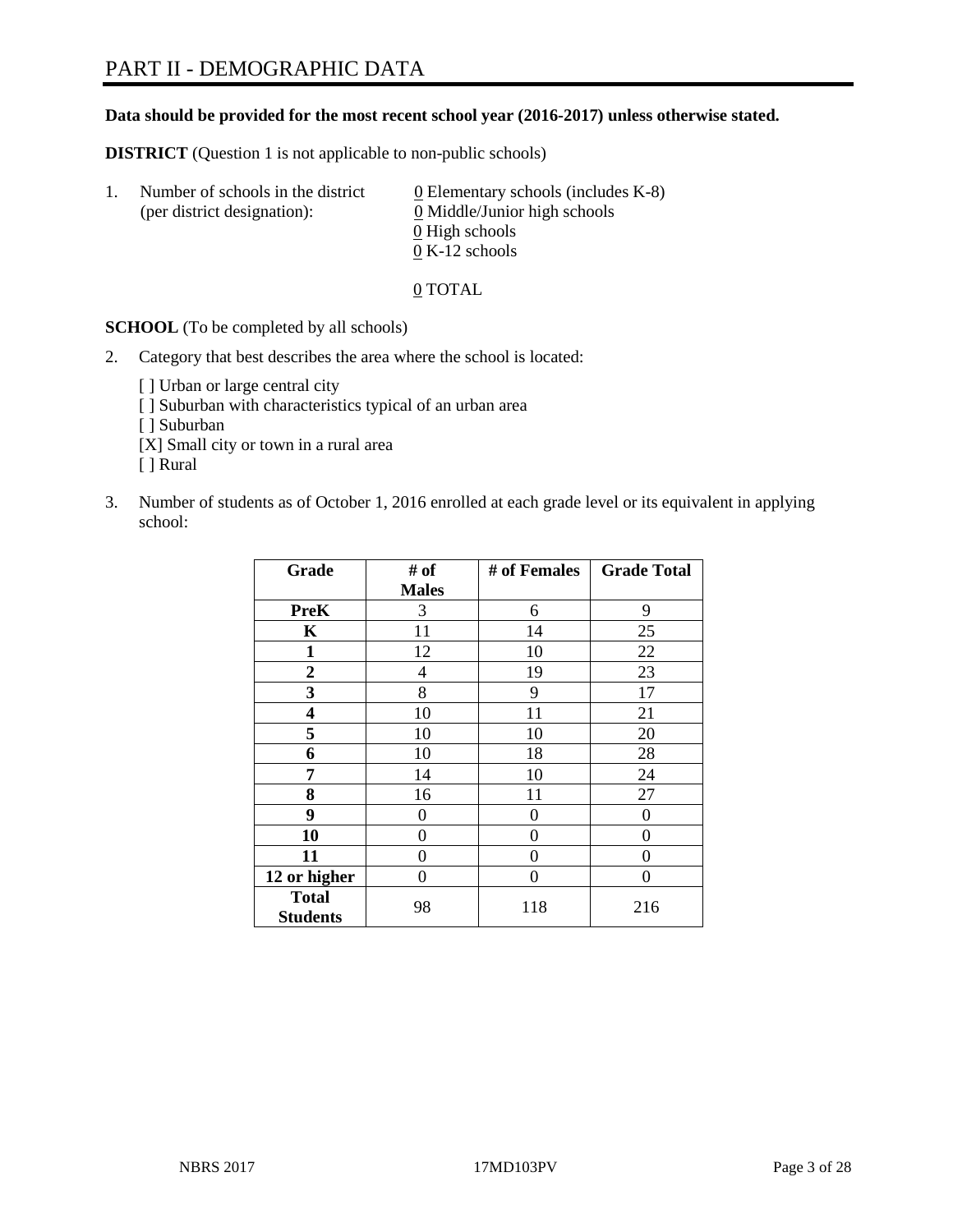4. Racial/ethnic composition of  $\qquad 0\%$  American Indian or Alaska Native the school:  $7\%$  Asian

 % Black or African American % Hispanic or Latino % Native Hawaiian or Other Pacific Islander 76 % White % Two or more races **100 % Total**

(Only these seven standard categories should be used to report the racial/ethnic composition of your school. The Final Guidance on Maintaining, Collecting, and Reporting Racial and Ethnic Data to the U.S. Department of Education published in the October 19, 2007 *Federal Register* provides definitions for each of the seven categories.)

5. Student turnover, or mobility rate, during the 2015 – 2016 school year: 1%

This rate should be calculated using the grid below. The answer to (6) is the mobility rate.

| <b>Steps For Determining Mobility Rate</b>         | Answer |
|----------------------------------------------------|--------|
| $(1)$ Number of students who transferred to        |        |
| the school after October 1, 2015 until the         | 2      |
| end of the 2015-2016 school year                   |        |
| (2) Number of students who transferred             |        |
| <i>from</i> the school after October 1, 2015 until |        |
| the end of the 2015-2016 school year               |        |
| (3) Total of all transferred students [sum of      | 3      |
| rows $(1)$ and $(2)$ ]                             |        |
| (4) Total number of students in the school as      | 205    |
| of October 1, 2015                                 |        |
| (5) Total transferred students in row (3)          | 0.015  |
| divided by total students in row (4)               |        |
| $(6)$ Amount in row $(5)$ multiplied by 100        |        |

6. Specify each non-English language represented in the school (separate languages by commas):

|    | English Language Learners (ELL) in the school:   | $0\%$<br>0 Total number ELL              |
|----|--------------------------------------------------|------------------------------------------|
|    | Students eligible for free/reduced-priced meals: | 13 %                                     |
|    | Total number students who qualify:               | 26                                       |
| 8. | Students receiving special education services:   | 2 %<br>4 Total number of students served |

Indicate below the number of students with disabilities according to conditions designated in the Individuals with Disabilities Education Act. Do not add additional conditions. It is possible that students may be classified in more than one condition.

| 1 Orthopedic Impairment                 |
|-----------------------------------------|
| 0 Other Health Impaired                 |
| 0 Specific Learning Disability          |
| 3 Speech or Language Impairment         |
| 0 Traumatic Brain Injury                |
| 0 Visual Impairment Including Blindness |
| <b>0</b> Developmentally Delayed        |
|                                         |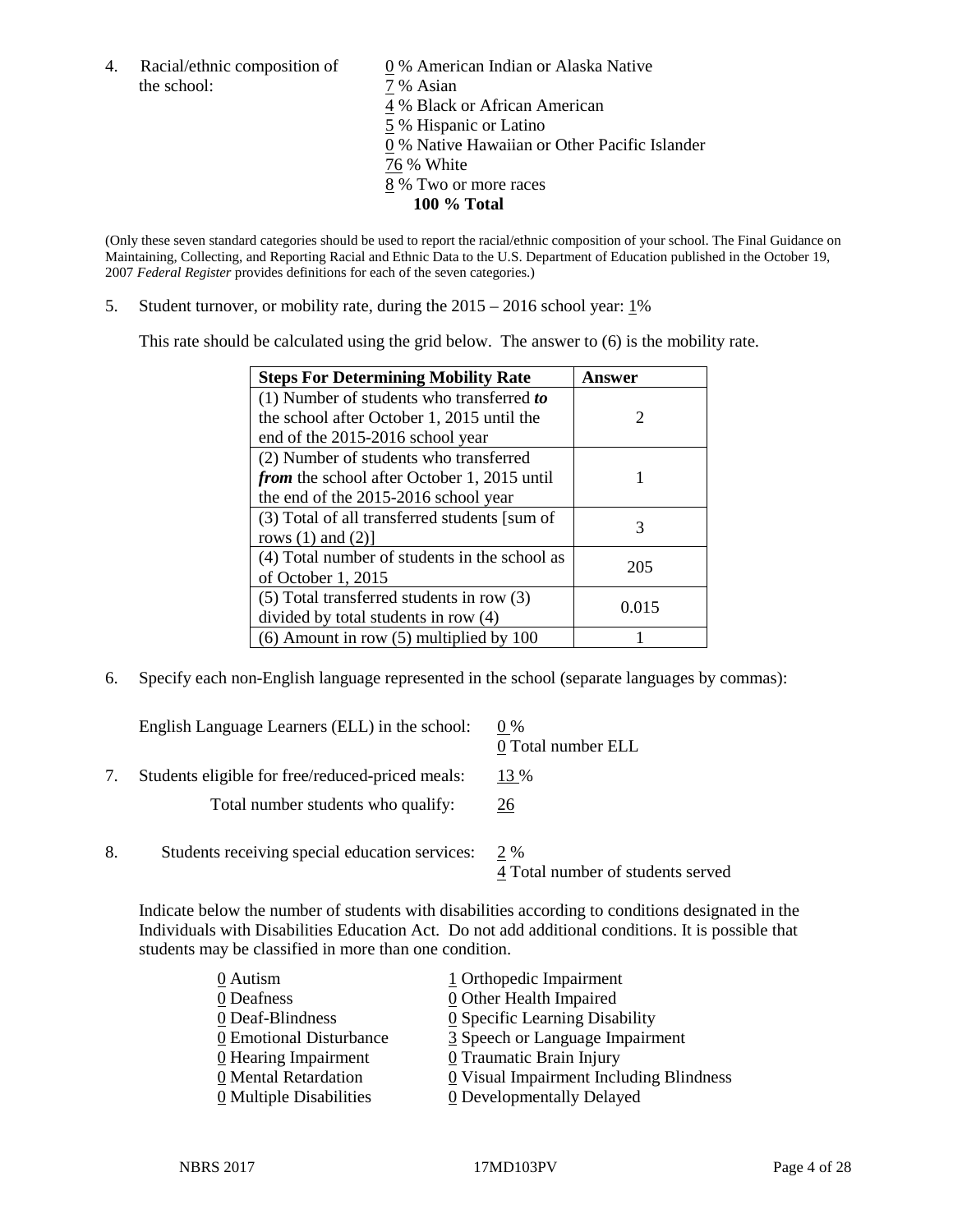- 9. Number of years the principal has been in her/his position at this school:  $\frac{10}{10}$
- 10. Use Full-Time Equivalents (FTEs), rounded to nearest whole numeral, to indicate the number of school staff in each of the categories below:

|                                        | <b>Number of Staff</b> |
|----------------------------------------|------------------------|
| Administrators                         |                        |
| Classroom teachers including those     |                        |
| teaching high school specialty         | 11                     |
| subjects                               |                        |
| Resource teachers/specialists/coaches  |                        |
| e.g., reading, math, science, special  | 3                      |
| education, enrichment, technology,     |                        |
| art, music, physical education, etc.   |                        |
| Paraprofessionals under the            |                        |
| supervision of a licensed professional | 4                      |
| supporting single, group, or classroom |                        |
| students.                              |                        |
| Student support personnel              |                        |
| e.g., guidance counselors, behavior    |                        |
| interventionists, mental/physical      |                        |
| health service providers,              |                        |
| psychologists, family engagement       |                        |
| liaisons, career/college attainment    |                        |
| coaches, etc.                          |                        |

- 11. Average student-classroom teacher ratio, that is, the number of students in the school divided by the FTE of classroom teachers, e.g., 22:1 20:1
- 12. Show daily student attendance rates. Only high schools need to supply yearly graduation rates.

| <b>Required Information</b> | $2015 - 2016$ | 2014-2015   2013-2014 |     | 2012-2013 | 2011-2012 |
|-----------------------------|---------------|-----------------------|-----|-----------|-----------|
| Daily student attendance    | 87%           | 94%                   | 97% | 97%       | 96%       |
| High school graduation rate | 9%            | 0%                    | 0%  | 9%        | 0%        |

#### 13. **For high schools only, that is, schools ending in grade 12 or higher.**

Show percentages to indicate the post-secondary status of students who graduated in Spring 2016.

| <b>Post-Secondary Status</b>                  |    |
|-----------------------------------------------|----|
| Graduating class size                         |    |
| Enrolled in a 4-year college or university    | 0% |
| Enrolled in a community college               | 0% |
| Enrolled in career/technical training program | 0% |
| Found employment                              | 0% |
| Joined the military or other public service   | 0% |
| <b>Other</b>                                  | በ% |

14. Indicate whether your school has previously received a National Blue Ribbon Schools award. Yes No X

If yes, select the year in which your school received the award.

15. In a couple of sentences, provide the school's mission or vision statement.

SMCS empowers children in their faith journey and promotes academic excellence and life-long service inspired by the Gospel of Jesus Christ in a nurturing community.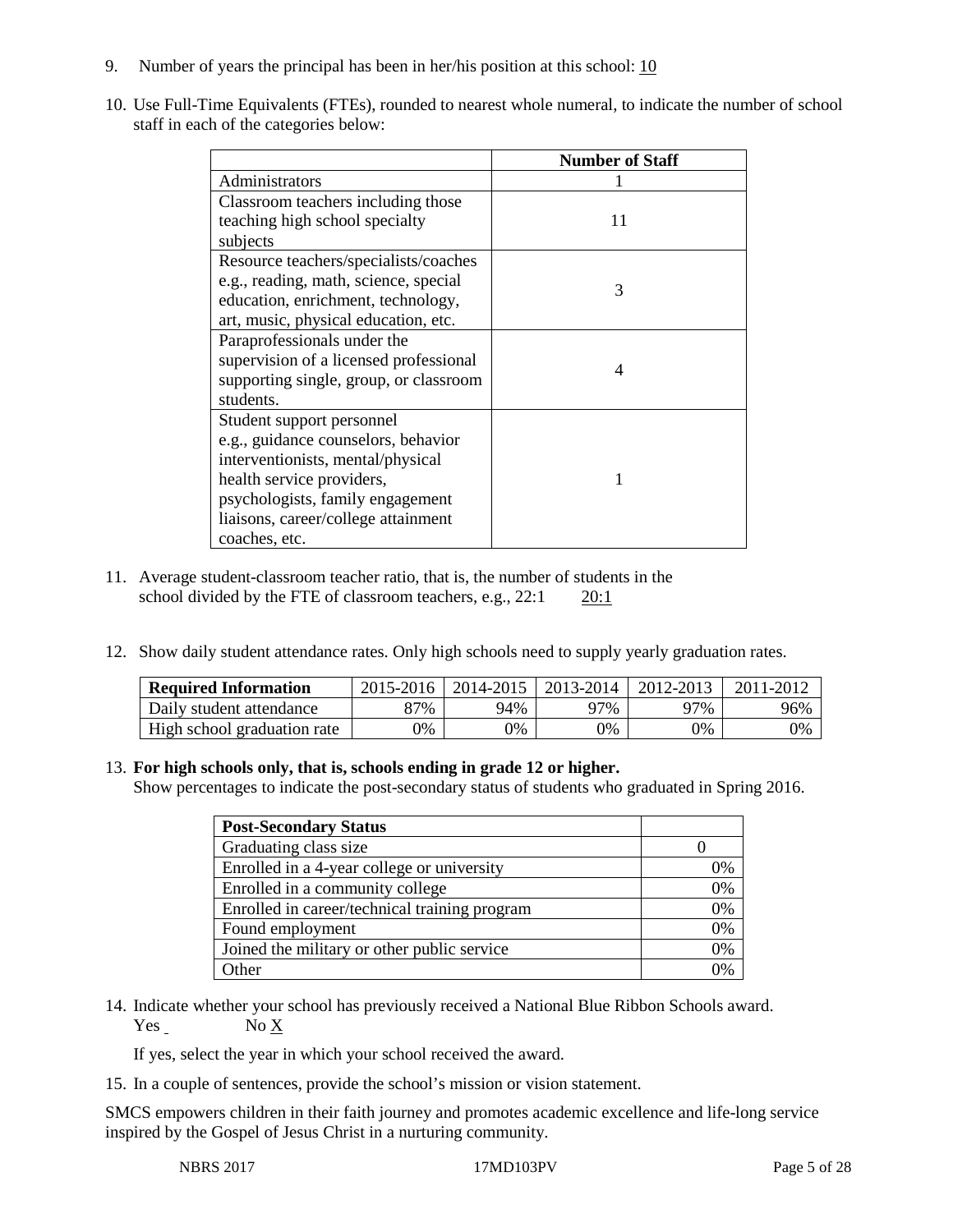# PART III – SUMMARY

Saint Mary Catholic School (SMCS) is a pre-kindergarten through eighth grade Archdiocese of Baltimore Catholic school located in the city of Hagerstown in Western Maryland. Washington County is bordered by Pennsylvania, the Potomac River, northern Virginia, and West Virginia. Hagerstown is approximately sixty miles west of Baltimore.

For over 140 years, SMCS has been a parish school and the only Catholic elementary/middle school in Washington County. The school was originally opened in 1874 by the Sisters of St. Joseph until the School Sisters of Notre Dame arrived in 1885. Students of all faiths have always been welcome, providing experiences in tolerance, respect, and evangelization. Two School Sisters of Notre Dame still reside on campus and participate in the life of the school. Renovations and cosmetic changes occur, but SMCS remains steadfast in its commitment to offering a high-quality, faith-based education. SMCS meets the requirements established by the AdvancED Accreditation Commission and Board of Trustees and is accredited by the Southern Association of Colleges and Schools Council on Accreditation and School Improvement.

There are two hundred sixteen students in pre-kindergarten through eighth grade. The student body is comprised of eighty-two percent Catholic students, drawing from the local parishes of Washington County as well as Catholic students from Frederick County (Maryland), Pennsylvania, and West Virginia. Eightysix percent of the total number of students reside in Washington County. Many students are second- or thirdgeneration SMCS families.

SMCS staff includes the principal, office personnel, classroom teachers, aides, and special-area teachers of art, music, physical education, library, computer, and Spanish. The instructional staff meets the archdiocesan and state requirements for academic preparation and certification. SMCS has a long-tenured faculty with a vested interest in the school. Several members are SMCS graduates. Many have or have had children in the school.

SMCS embodies its mission, Saint Mary Catholic School empowers children in their faith journey and promotes academic excellence and life-long service inspired by the Gospel of Jesus Christ in a nurturing community, in all programs and expectations. Faith, academics, service, family, traditions, and technology are hallmarks of SMCS. Prayer is an integral part of each day. All grades participate in daily religion classes and attend school liturgies celebrated throughout the year. In addition to empowering children with strong faith formation, students learn the importance of helping others. The student council plans monthly service activities, including out-of-uniform days to raise money for local charities, canned food drives to stock the local food bank, and a read-a-thon to raise funds to purchase gifts, food, and clothing for families SMCS classes adopt at Christmas time through the Salvation Army. National Junior Honor Society members also perform service, such as wrapping Christmas gifts at the mall in support of the American Red Cross.

SMCS is committed to promoting academic excellence in its students. The goal of academic excellence, supported by the collaborative effort of teachers, instills the love of learning and creates lifelong learners. SMCS challenges students academically with a structured, well-rounded course of study and provides a technology-rich environment for students to develop skills in collaboration, digital literacy, critical thinking, and problem-solving. There are SMART Boards in all classrooms, a one-to-one computing system in the middle school, a mobile lab for elementary grades, touchscreen computers in the lab, and 3-D printers to engage students in learning. Students are challenged to create multimedia projects in all curricular areas. Professional development provides teachers necessary support to engage students in twenty-first century learning.

Many SMCS annual traditions build community and foster a nurturing environment. The Home and School Association (HSA) works with the administration, faculty, and staff to plan events throughout the year that provide opportunities for all members of the school community to promote and enjoy fellowship.

SMCS strives to create and foster partnerships within the community that lead to special programs. Its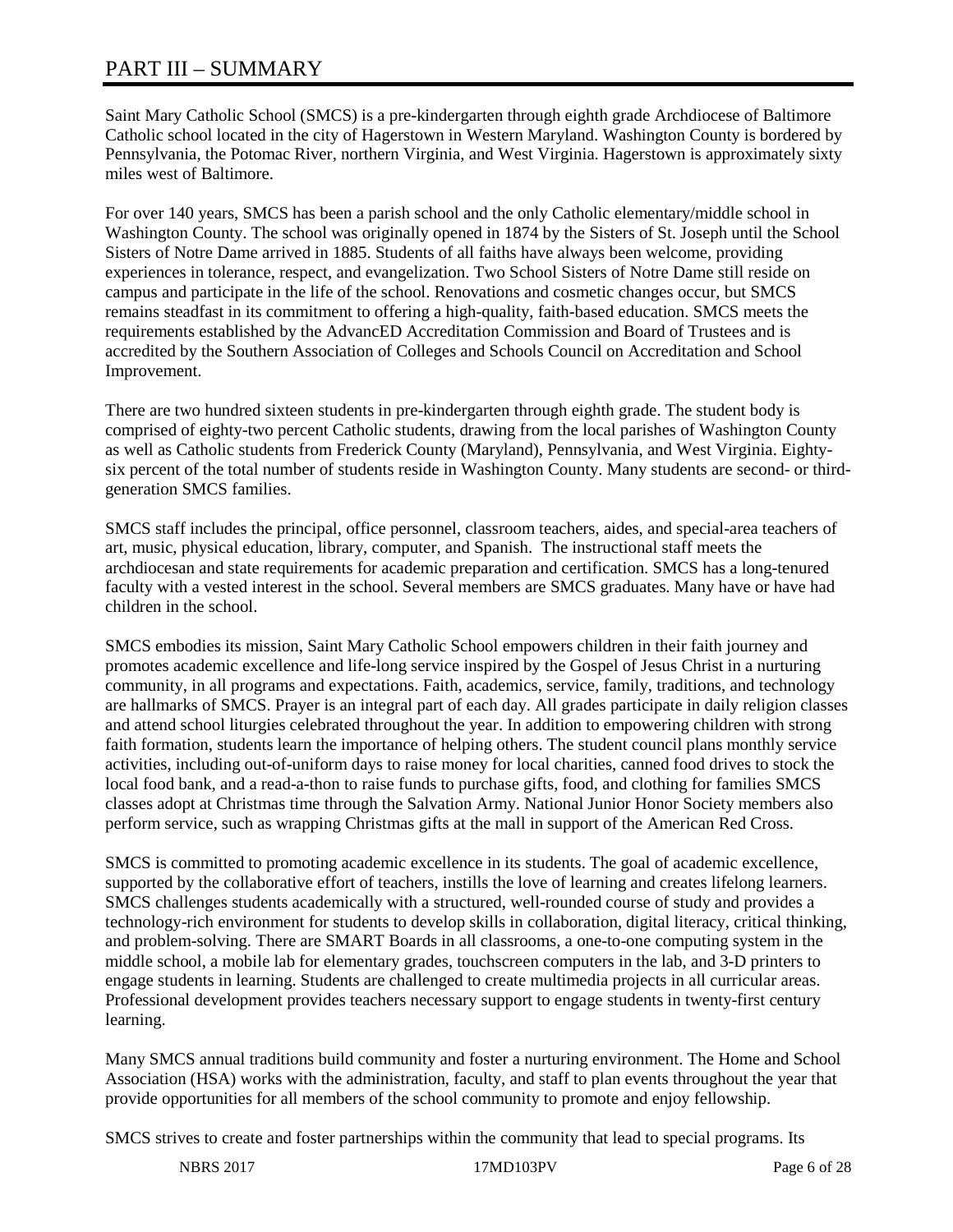downtown location makes walking field trips convenient to several local points of interest, including City Park and historic Jonathan Hager House, the Washington County Free Library, the Washington County Museum of Fine Arts, the Discovery Station children's museum, and the Maryland Theater and Maryland Symphony youth concerts. SMCS benefits from a partnership with Hagerstown Community College (HCC) that includes a STEM Day for middle school students and professional development opportunities for teachers.

SMCS is dedicated to creating a respectful and safe learning environment that develops individual academic achievement and supports social and emotional growth. Since becoming a Positive Behavioral Interventions and Supports (PBIS) school and launching the SMCS Keys for Success, SMCS received Bronze Recognition its first two years, 2014 and 2015, and received Silver Recognition for 2016. Keeping with its Catholic identity, students model being kind and gentle, being respectful, and being responsible just like Jesus. By understanding the expectations and celebrating successes, a positive and welcoming culture is maintained that fosters academic success.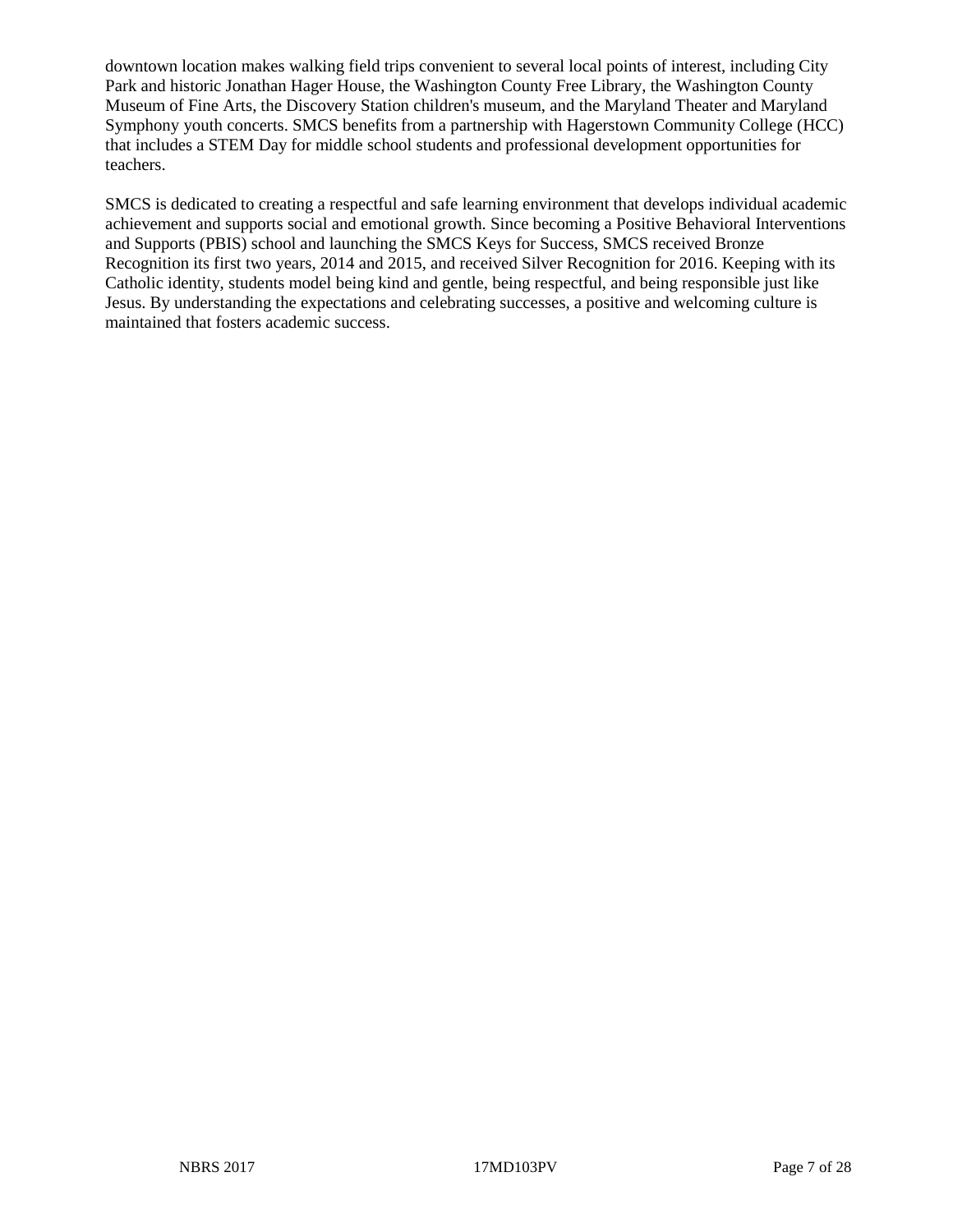# **1. Core Curriculum:**

The core curriculum for SMCS is prescribed by the Archdiocese of Baltimore, aligned with National Standards, rooted in Catholic values, and complies with the Maryland State Department of Education regulations for non-public schools. Curriculum and instruction include opportunities for civic learning and student engagement that advances academic achievement and prepares students with the knowledge, understanding, and skills necessary for success in high school, college, and their careers.

The English Language Arts (ELA) curriculum integrates reading, writing, listening and speaking, and language. Fostering strong readers begins in primary grades with an emphasis on phonics, sight vocabulary, fluency, and comprehension through the use of songs, movement, manipulatives, SMART Board activities, fiction and nonfiction selections, and technology. Intermediate students read a variety of literature and informational texts ranging in complexity. Comprehension moves from a literal understanding to making inferences and analyzing the text more deeply through leveled readers and novel studies. Middle school students study different genres, including classic and contemporary literature, historical fiction, and narrative nonfiction. Works of historical and cultural literature strengthen their studies in science and social studies.

The development of writing skills begins early and continues through middle school as students progress through the stages of the writing process learning proper mechanics, including correct grammar and usage that is grade appropriate. Students learn to write clear, coherent, and focused essays, exhibiting awareness to audience and purpose. Culminating work in eighth grade is a research paper in MLA format. Through individual and cooperative learning activities, students gain practice in planning, creating, and delivering oral presentations that showcase communication skills.

The mathematics curriculum develops an understanding of counting and cardinality, operations and algebraic thinking, number and operations, fractions, probability and statistics, measurement and data, and geometry. Critical thinking and problem-solving strategies are emphasized. Kindergarten through sixth grade uses the Saxon math series, offering a continual review of concepts with the introduction of each new lesson. Manipulatives, SMART activities, XL Math, Prodigy, cooperative learning, enrichment activities, and technology enhance learning. Pre-algebra is offered in seventh grade and algebra is offered in eighth grade to students who excel.

All grades experience science through hands-on learning about earth, life, and physical science concepts. Grade appropriate inquiries develop understanding and appreciation of the scientific method. Experiments challenge intellectual curiosity as students test their hypothesis and hone observation skills. Communication skills are reinforced through oral and written presentations of findings. SMCS has a state-of-the-art science lab conducive for scientific studies including dissections. As students learn about their world, they develop a better understanding of their responsibility to be good stewards of God's creation.

The social studies curriculum offers opportunities for students to gain an understanding of their place in the world and of their civic duties. Developing critical thinking skills prepares them to be productive citizens eager to find solutions for social and global issues. Primary grades introduce social studies through community helpers, general global knowledge, and how these ideas relate to students. Intermediate grades focus on United States history, its regions, and the state of Maryland. Middle schoolers analyze events of world and United States history, interpreting events of the past and applying lessons learned to present-day situations. A sense of civic responsibility is instilled by teaching concepts such as the electoral process, basics about U.S. government, and the Constitution and its amendments. Seventh graders learn principles of market-based economics and entrepreneurship through the Junior Achievement program.

SMCS provides robust learning opportunities for students in the skills which are taught and that stay with students. SMCS Keys for Success strive to develop students who are kind, respectful, and responsible. Science promotes curiosity and research skills. Math fosters strong problem-solving and critical thinking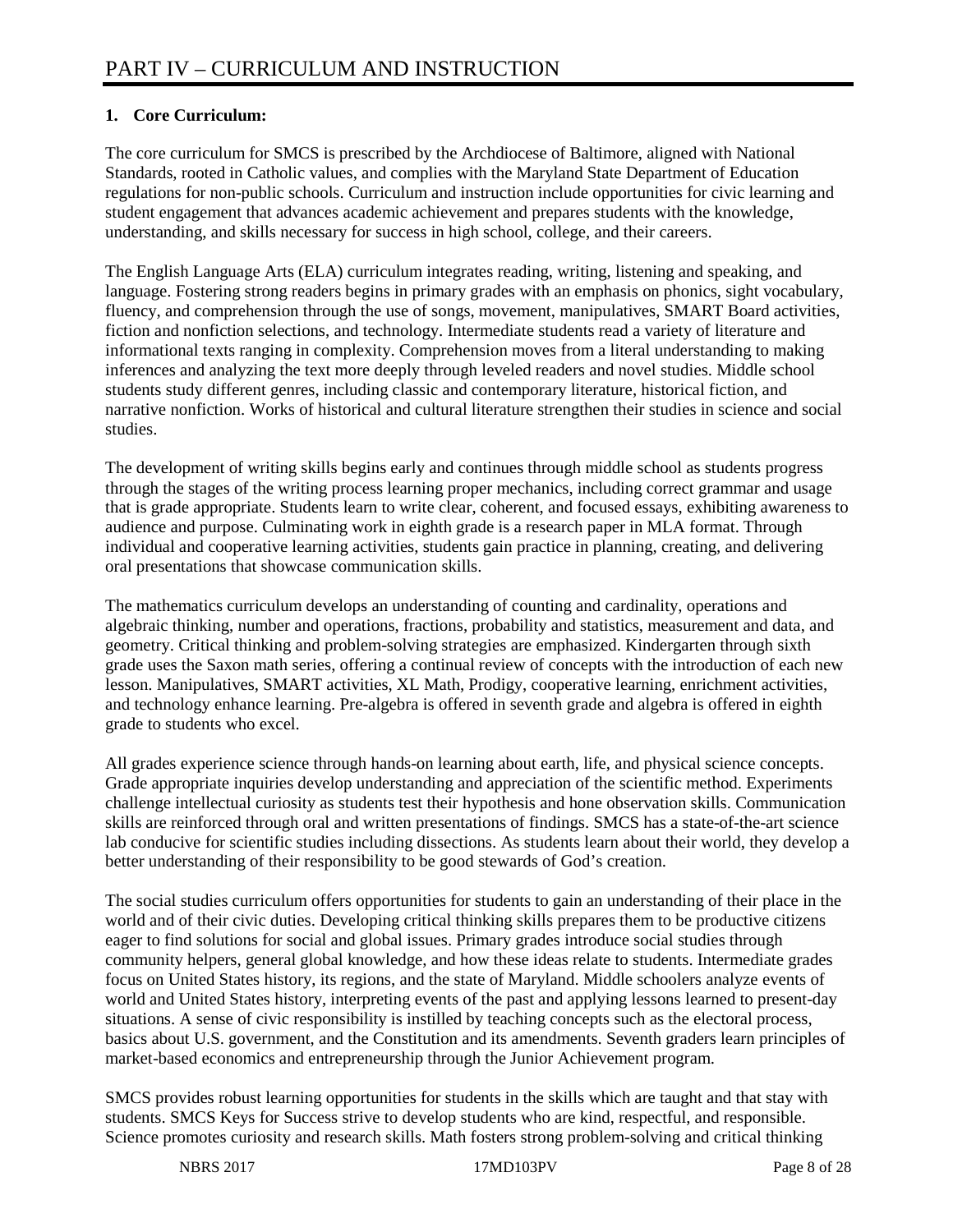skills. ELA produces students who are articulate, effective communicators who research, analyze, and interpret different types of media. Social studies and religion impart awareness of social justice and promote empathy and compassion. Through participation in patriotism essay contests, students reflect on personal experiences and grow in devotion to their country. An active student council generates an appreciation and understanding of the democratic system. Primary elections, speeches, and general elections are models for the real world. The importance of voting, holding office, and representing all of the students helps develop civic awareness.

SMCS offers a pre-kindergarten program for four year olds that follows the curriculum of the Archdiocese of Baltimore. Students are engaged in a positive and nurturing environment where learning takes place through hands-on and discovery activities. Through prayers, songs, stories, and crafts, children learn about the Catholic faith. Academics include reading and math readiness as well as science and social studies. Concepts are taught through song, movement, SMART Board activities, small and large groups, centers, gross motor time, art, and play. Teacher observations and informal assessments guide instruction to ensure kindergarten readiness as indicated on the Brigance Screening administered in May.

#### **2. Other Curriculum Areas:**

SMCS is fortunate to offer additional curriculum areas for students which complement its already strong core academic classes. Students receive instruction in religion, foreign language, arts, physical education, technology, and library media.

As a parochial school, religious instruction is an important focus. Students in all grades take part in daily religion lessons, receiving instruction in the sacraments, Church history, Old Testament, Gospels, Ten Commandments, social justice, Blessed Trinity, types of prayer, and vocations. Second grade students prepare for the sacraments of Reconciliation and First Eucharist, while eighth grade students prepare for Confirmation. Students and staff worship together at monthly First Friday Masses, prayer services, and Holy Days. Third through eighth graders participate in Lenten Stations of the Cross and twice-yearly Reconciliation.

Spanish is taught in grades three through eight on a once-weekly basis. SMCS is in compliance with the program's foreign language requirements. Grades three, four, and five meet for thirty minutes, while middle school students meet for forty-five minutes. Students work toward oral proficiency through songs, flash cards and games, and total physical response activities with movement. The curriculum covers fifteen vocabulary units and students are instructed on verbs and grammar for sentence building.

SMCS is proud to support arts programming in the form of general music, art class, and optional instrumental music (band). General music classes are once a week for kindergarten through fifth grade. The general music curriculum is focused largely on learning musical concepts through singing. Students work on listening and comprehension skills in learning their music, and work on rhythm and pitch through the use of physical movement. Math skills are also utilized in learning new rhythm concepts, and students are encouraged to recognize the overlap of these skills. Along with singing, students also learn about different instruments and are given the opportunity to play classroom instruments throughout the school year. Students in third through eighth grade may participate in school choir. Weekly art classes teach basic art principles through hands-on activities and projects for students in kindergarten through eighth grade. Additionally, students study art history and learn about a different artist each month. Student artwork is displayed at various times throughout the year at the Washington County Museum of Fine Arts, giving students a sense of pride and accomplishment as well as promoting community partnership. Instrumental band is an option for students in grades four through eight. Meeting one day a week for forty-five minute lessons, band allows students to extend their interest in music by performing on instruments. Students focus on goals that will help them to become well-rounded musicians, capable of performing alone or as part of a group.

All students at SMCS receive physical education instruction. Pre-Kindergarten through fifth grade attend once-weekly, forty-five minute classes, while middle school students meet twice weekly for forty-five minute classes. Pre-Kindergarten through second grade students participate in very basic activities stressing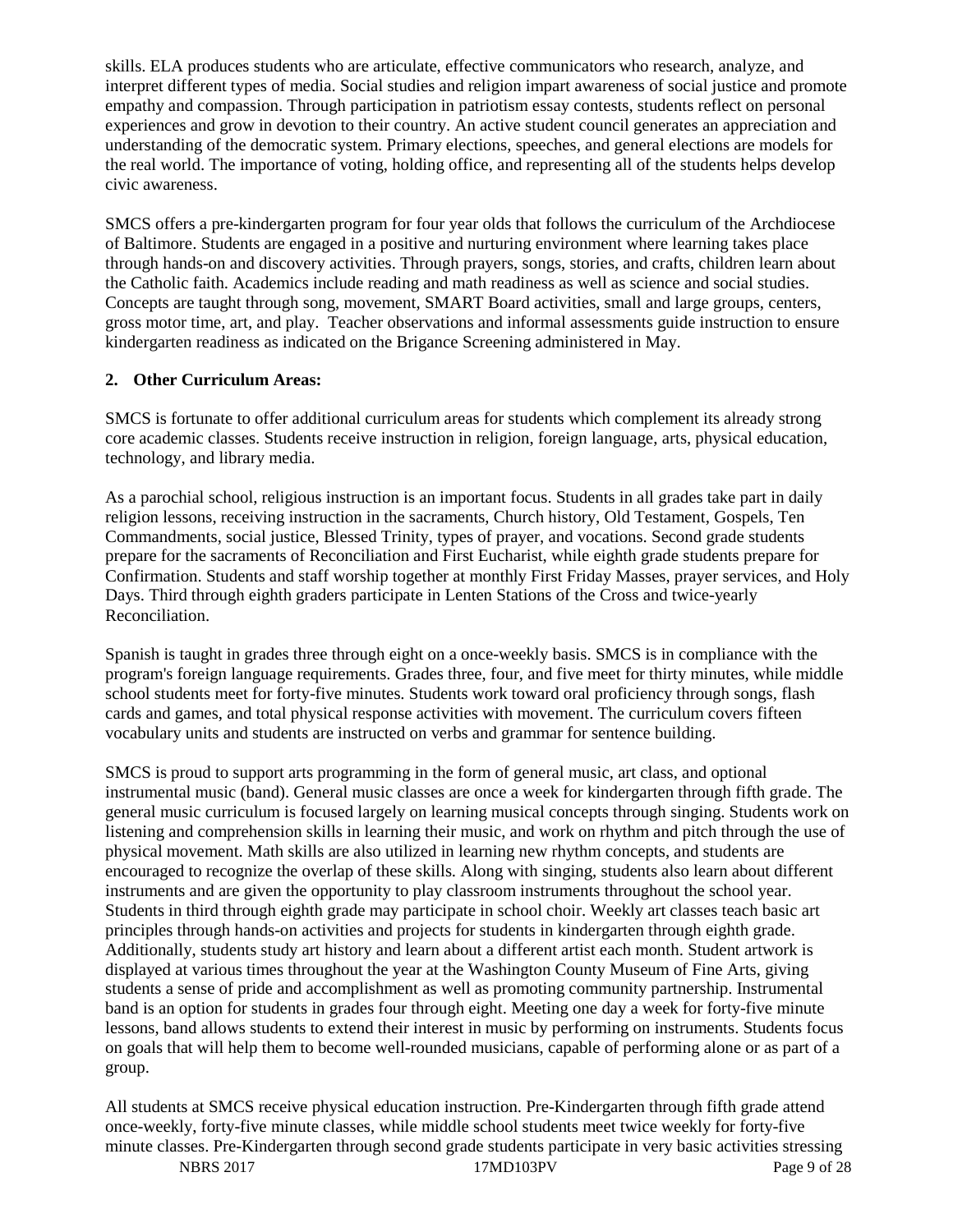the development of gross motor skills and overall fitness. Third through fifth grade students participate more in team sports and overall fitness. Middle school activities primarily involve team sports. As students get the basics in the intermediate level, they focus more on strategies and breaking down the games. Displaying good sportsmanship, as well as choosing an active and healthy lifestyle, is encouraged. SMCS participates annually in Jump Rope for Heart.

Kindergartners through eighth graders take computer/technology classes once a week. The AOB Technology Curriculum closely follows International Society for Technology in Education (ISTE) Standards for Students. The curriculum focuses on creating students who have twenty-first century technology skills and are able to apply those skills with the evolving technological landscape. Instruction is designed to be student-driven in the areas of digital citizenship, Catholic identity, research and information fluency, critical thinking, problem solving and decision making, and technology operations and concepts. Technology is also integrated throughout all curriculum areas and grade levels. Technology is not just a class but an instructional tool used by all to meet the needs of digital students.

Pre-Kindergarten through fifth grade students visit the media center weekly for library class, where they listen to read-aloud stories, discuss different genres, and gain an appreciation of reading and literature. Older students work on beginning research skills.

#### **3. Instructional Methods, Interventions, and Assessments:**

SMCS utilizes a variety of instructional methods, interventions, and assessments in order to meet the needs of all students. Classroom instruction is intentionally designed to engage and motivate students to be successful in reaching their full potential. Students are challenged but have the necessary supports to meet and exceed expectations.

Teachers employ many strategies, including small and large group instruction, cooperative learning, independent activities, direct instruction, discussion, student inquiry, manipulatives, cross-curricular activities, interactive activities, and technology integration. Differentiated instruction is accomplished through chunking information, organizing information into categories, note-taking, outlining, and highlighting main points. Study guides, graphic organizers, and using multiple modalities when processing information are also employed.

Differentiation and tiered instruction in English Language Arts enable teachers to meet students at their instructional level. Primary teachers incorporate strategies from the Daily Five to promote reading, writing, and independent learning. Middle school students take further ownership of their learning through working in cooperative groups. Writing skills are developed through utilizing the writing process and peer editing regularly throughout the year, culminating in an MLA style research project in eighth grade that prepares students for the rigor of high school.

Math at the preschool through elementary levels includes instruction through the use of manipulatives and exploration. Primary math classes benefit from the support of instructional assistants. Students in grades three through eight are divided into smaller groups based on standardized testing data, trimester grades, and teacher recommendation, allowing instruction to be geared toward students' developmental level. SMCS offers Title I tutoring in mathematics to identified groups of K-5 students who qualify. Middle school math teachers offer tutoring as needed. Teachers provide online activities to reteach or challenge their students.

The use of technology is evident across all levels through the use of SMART Boards for delivery of interactive lessons. The introduction of Google Classroom enables both teachers and students to expand their use of technology. Middle school students and teachers make daily use of iPads for instruction in all academic subject areas. Pre-Kindergarten through fifth grade students employ iPads for individualized instruction, extra practice of skills, and special projects. Teachers at all levels incorporate multimedia projects, allowing students to both utilize different presentation tools and increase student involvement in their own learning. Students are challenged to incorporate their research and communication skills into these presentations.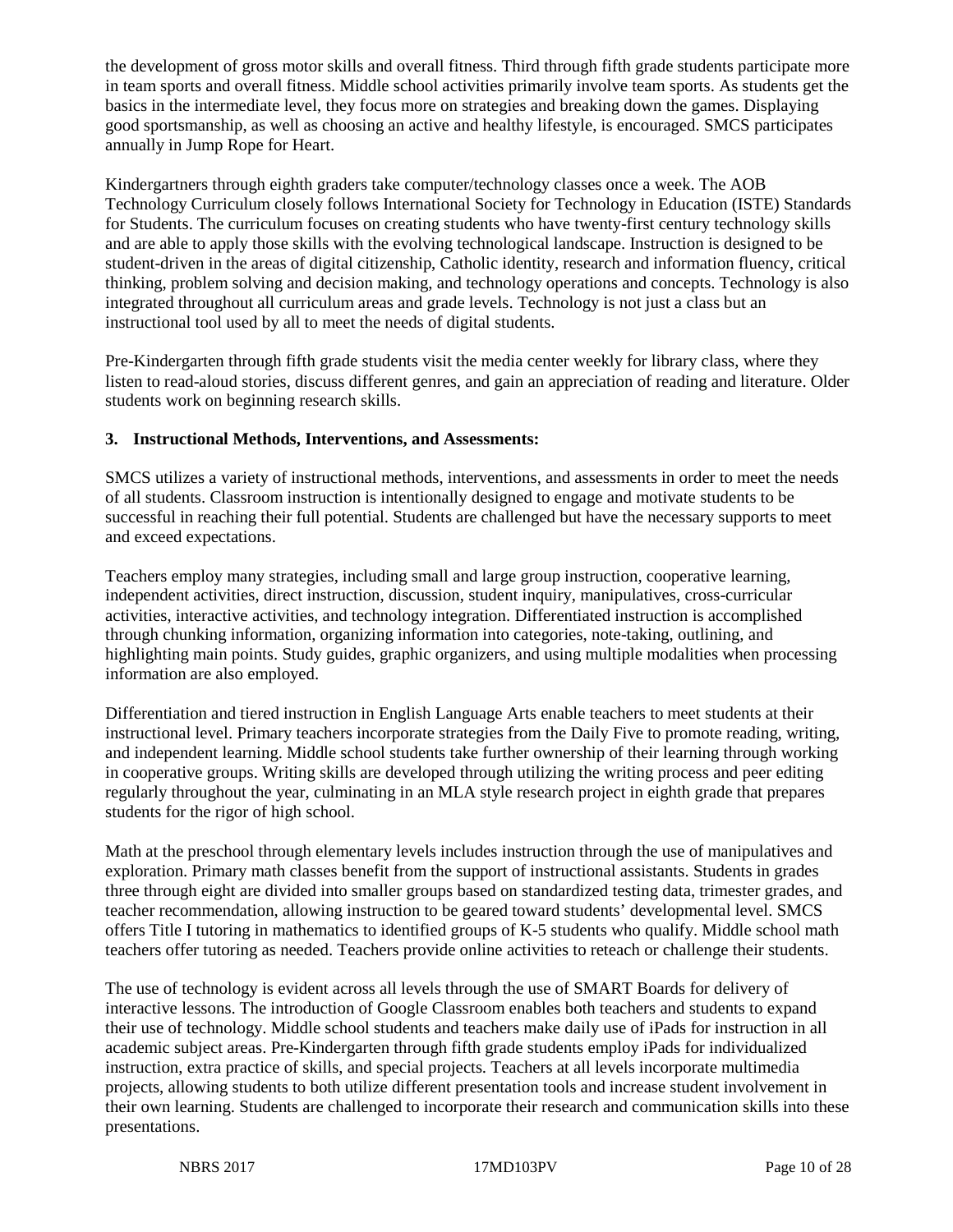Curriculum, instruction, and assessment are monitored and adjusted in response to analyzing the results of standardized tests administered to students each spring. A team of teachers and the principal, working with a data specialist from the Archdiocese of Baltimore (AOB), identify strengths and areas of improvement for grade levels and individual students. This analysis is used in the development of academic goals for the school's continuous improvement plan as well as in assisting teachers in understanding the testing data and identifying teacher goals and action plans to improve student learning in reading, mathematics, and content areas. Time is allotted for teachers to communicate across grade levels and curricula areas to gain a broader picture and more in-depth understanding of student needs.

Following the protocols of the Archdiocese of Baltimore, SMCS administers the Assessment of Catholic Religious Education (ACRE) Exam to all eighth graders in October and to all fifth graders in February each year. The ACRE Exam measures students' knowledge about the Catholic faith, beliefs, behaviors, attitudes, and practices. Teachers use results to guide instruction.

Assessments used to systematically improve instruction and student learning include both formative and summative models. Teachers utilize informal methods such as exit/entrance tickets, pop quizzes, board work by students, thumbs up or down, student debate, and discussion. Technology-based measurements include the use of SMART Notebook tools (vortex), SMART response system (Jeopardy and other games), and iPads for apps such as Edmodo and Socrative and online interaction with Padlet and Kahoot quizzes. Formal assessments include benchmarks, comprehensive chapter tests, technology-based projects, collaborative research projects, oral presentations, character analysis essays, and social studies and science fair projects.

To maintain a high level of achievement, students are continually held to high standards. Continued use of best practices and utilizing new strategies and techniques through ongoing professional development allow SMCS to challenge students to work to their highest potential.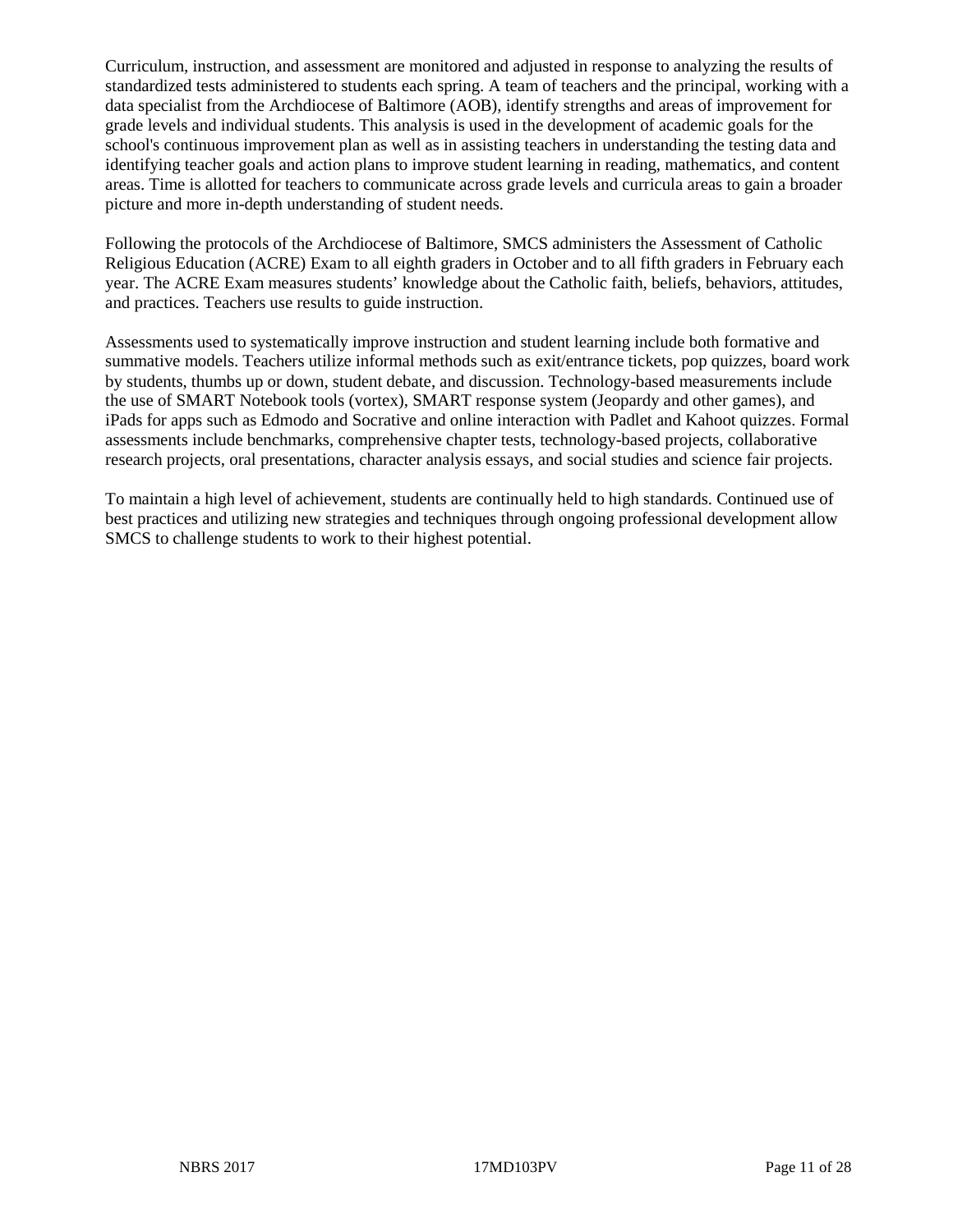### **1. School Climate/Culture:**

SMCS prides itself in being a welcoming community. Faculty and staff greet students each morning with smiles and encouraging words. Students reciprocate with genuine enthusiasm. Parents and visitors overwhelmingly agree that SMCS students are happy and engaged in the learning environment.

The benchmark of success as a school is not measured in grades or percentages, but in the development of individuals ready to explore possibilities, extend themselves to others in doing the work of Christ, and to always rise to their potentials. Students are encouraged to participate in activities that offer different avenues for personal development and provide balance in their spiritual, intellectual, social, personal, and physical development. Activities include chorus, band, art club, cross country, student council, National Junior Honor Society (NJHS), basketball, Destination Imagination, spelling and geography bees, altar serving, and prayer groups. Student council and NJHS engage students in service projects benefitting the local community. Independent learning is fostered in and out of the classroom and strengthens the sense of community while nurturing lifelong friendships.

Recognized as a PBIS school of distinction, SMCS maintains a positive environment through the SMCS Keys for Success as expectations are clear and meeting those expectations are affirmed. Individual, class, and school-wide successes are celebrated. In addition to the positive learning environment, students have the unique opportunity to engage academically, spiritually, and socially with different grade levels. Middle school students pair with primary grade students to attend Mass, to pray, and to offer assistance in creating multimedia projects. Intermediate students partner with younger students to read stories and complete activities requiring multi-step directions. These interactions build strong bonds.

Participation in academic contests sponsored in the community provides another avenue to engage students. Students in grades three through eight participate annually in the American Legion Patriotism Essay Contest and historically win eight out of the nine places awarded locally. The Catholic Daughters and the Knights of Columbus Education Contests generate many SMCS entries.

Students are the main focus at SMCS, so much appreciation is directed toward its long-tenured faculty. The Archdiocese of Baltimore recognizes faculty and staff for significant years of service. Staff members are also recognized at school. The principal acknowledges teachers for using their talents in weekly staff memos and monthly newsletters. The HSA offers appreciation on behalf of families with luncheons and goodies. Parents continually acknowledge that their children are nurtured. Students show their appreciation with smiles and hugs.

# **2. Engaging Families and Community:**

SMCS appreciates and relies on the support of its current families, alumni, and community members in assisting the school to stay true to its mission. A strong commitment to Catholic identity, academic excellence, and service to others are at the heart of all interactions at SMCS.

Recognized as the primary educators of their children, parents are invited and encouraged to partner with SMCS in all aspects of their children's spiritual and educational journey as well as to be active participants in the school community. From the beginning of the admission process, the partnership is cultivated. Shadow days, a new-family social, and Pastries with the Principal ease the transition by affording new families time with school leaders, faculty and staff, and parent ambassadors. These activities are in addition to events offered to all SMCS families. Activities such as our Thanksgiving luncheon, Christmas shows, Spaghetti Dinner, Family BINGO, Rummage Sales, Live and Silent Auction, and Catholic Schools Week celebrations (Pancake Breakfast, Dignitary Luncheon, Parent Visitation Day, Career Day, Talent Show, and Grandparent Day) provide opportunities to promote and enjoy fellowship.

The SMCS parent organization, the Home & School Association (HSA), prides itself in generating support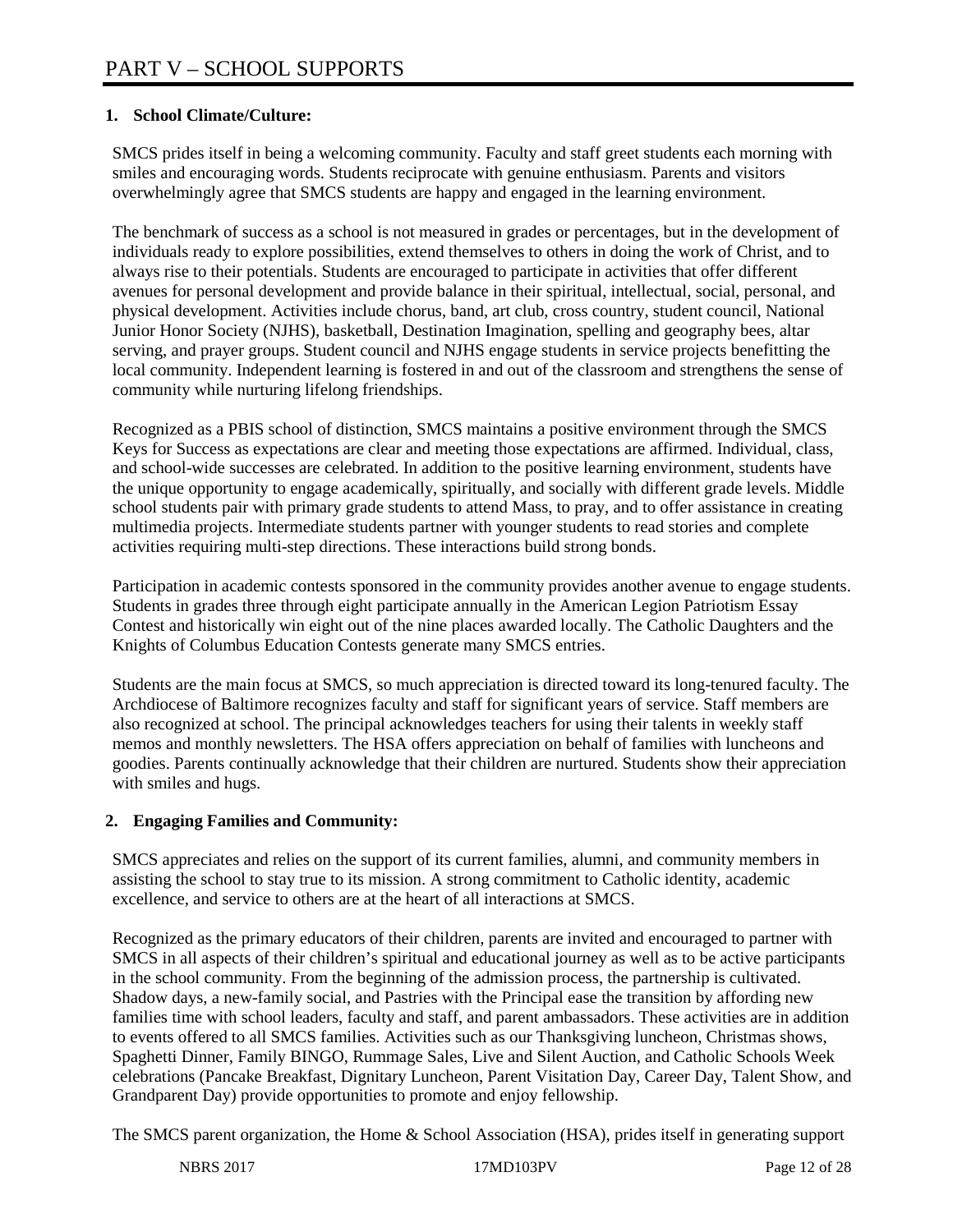to assist the administration and staff in providing students with a faith-based education. Based on the belief that giving of oneself to others is one of the most fundamental concepts a student can learn and that it is one of the best lessons a Catholic School education can teach, parents lead by example through participating in the Many Hands Make Light Work Volunteer Program. By assisting in the cafeteria, on the playground, in the classroom, during special events, or by coaching sports, managing extracurricular activities, and chairing fundraisers, SMCS families volunteer over six thousand hours each year.

The faculty and staff foster a strong partnership with students and their families through open communication. Email, parent conferences, teacher webpages, parent access to teacher grade books, principal's newsletters, and HSA meetings keep parents engaged in the education of their children.

As part of the school's strategic plan, increased efforts have been made to engage the broader community in recognizing and supporting the benefits of Catholic education at SMCS. Greater outreach to the local parish communities and to alumni has increased attendance at school events and has offered continued financial support to the Annual Fund and to the creation of an Endowment Fund for tuition assistance.

#### **3. Professional Development:**

The principal and instructional staff meet archdiocesan and state requirements for academic preparation and certification to ensure their capacity to provide effective curriculum and instruction. Professional development is an essential component in the continuous improvement process at SMCS.

Based on school goals for continuous improvement, SMCS faculty participates in various professional development activities onsite such as make-and-take sessions utilizing interactive technology offered by a SMART Certified Lesson Developer and integrating Google Education, iPads, 3-D printing, and multimedia projects into their curriculum offered by an expert in Educational Technology. Through a partnership with Notre Dame of Maryland University, teachers have formed professional learning communities by grade level units and work monthly in-house with a consultant in small group instruction, reading strategies, and technology integration. Faculty meetings include time to collaborate and share best practices. Teachers are encouraged to observe strategies implemented in each other's classrooms.

The Archdiocese of Baltimore (AOB) designates professional days throughout the year that focus on innovations in education and on instructional strategies for implementing new curriculum. These days offer the opportunity to network with colleagues from other schools. The AOB provides the principal with professional development experiences to enhance her ability to serve as the instructional leader of the school. The principal and teachers are also afforded the opportunity to attend workshops offered through Washington County Public Schools centering on technology, early childhood development, differentiated instruction, working with children with learning differences, and content area subjects. The principal and teachers also pursue individual avenues to keep their certification current.

Teachers not only complete courses for Maryland State Department of Education certification, they participate in Equip for Ministry which is the process of Lay Ministry formation of the AOB. Required courses include studies in spiritual, human, intellectual, and pastoral formation. The principal attends a spiritual leadership summit annually. A retreat for faculty and staff enhances spiritual growth as well as fosters strong relationships.

As part of evaluating the impact of professional development on student achievement, impact data is gathered throughout the year. This data includes teacher self-assessments, student surveys, formal and informal observations, summative evaluations of teachers that include effectiveness of implementing new strategies with commendations of successes and recommendations for further growth. Through professional development teachers have been successful in integrating technology, developing new instructional strategies, accommodating learning differences, and maximizing instructional time.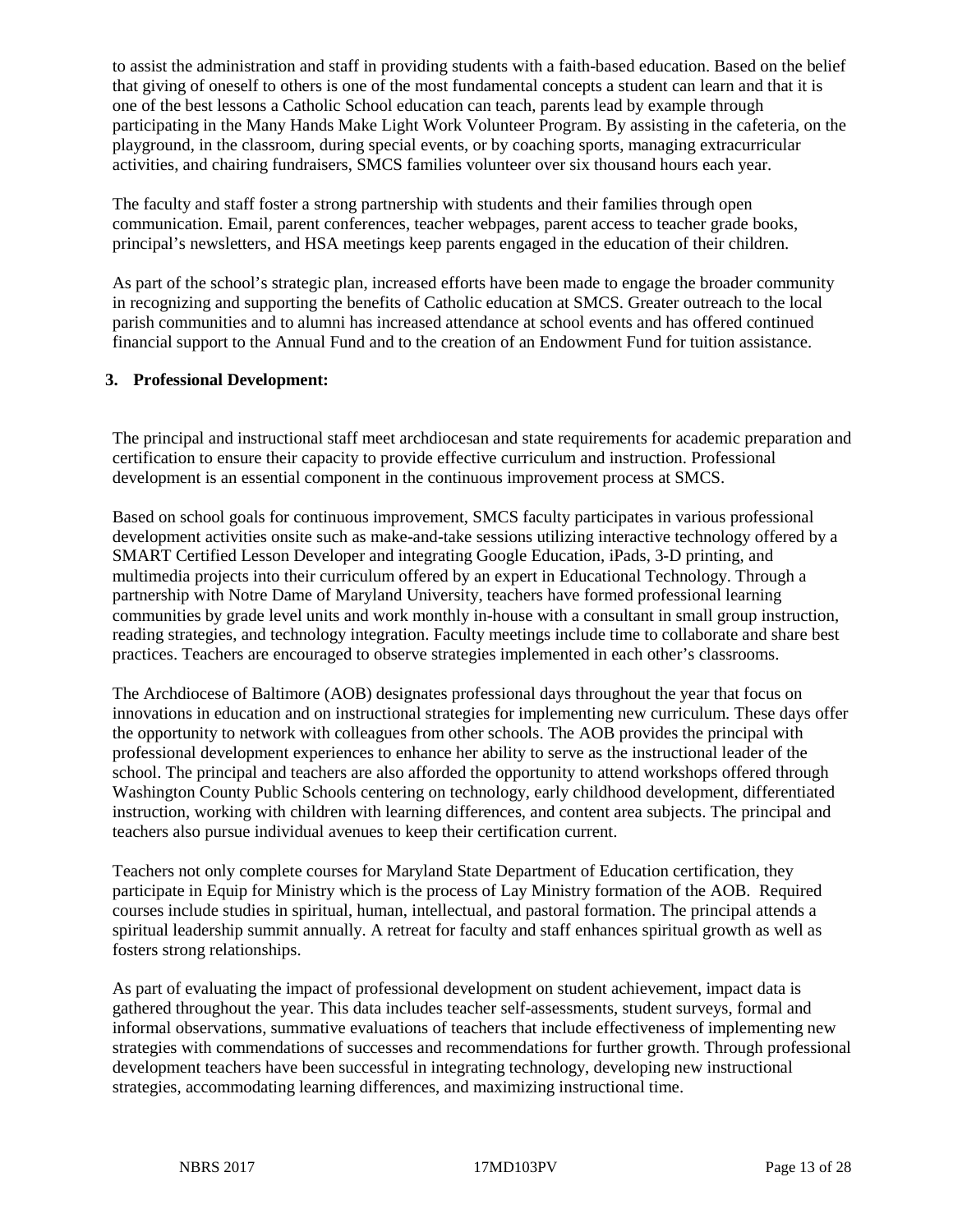#### **4. School Leadership:**

SMCS is a parish school in the Archdiocese of Baltimore. The pastor, the principal, the school board, the faculty and staff, and the HSA share in the responsibility of upholding the mission and vision of the school. All programs, policies, and decisions are reflective of the mission. Therefore, leadership requires a collaborative effort for school success.

The pastor of St. Mary Parish serves as the spiritual leader of the school. His presence is seen on a regular basis. The pastor shares the responsibility with the principal of leading morning prayer, the Pledge of Allegiance, and morning announcements. He presides over First Friday Masses and Holy Day Masses. The pastor arranges for students to participate in the sacrament of Reconciliation and Stations of the Cross. He attends school events and school board meetings. The pastor is responsive to the needs of the community.

The principal serves as the instructional leader of the school. She is responsible for ensuring academic excellence, operational vitality, high quality personnel, a vibrant Catholic Identity, and a safe learning environment. She is present at all meetings and reports directly to the pastor. The principal interacts with school board members, faculty and staff, HSA Executive members, parents, parishioners, and students.

The school board is comprised of eight St. Mary Parishioners who share their expertise in making recommendations to the pastor and principal regarding Catholic Identity, finance, technology, institutional advancement, community, and marketing. The school board meets monthly when school is in session. School board members are visible at school events and help with securing donations for the Annual Fund Campaign.

The faculty and staff collaborate with the principal during weekly staff meetings to ensure that all needs of the school are being discussed. With a small staff the principal is able to communicate with individuals on a regular basis. Many members of the teaching staff have taken on leadership roles utilizing their talents in order to support the mission of the school.

The HSA Executive board includes seven members elected by the parent community who meet monthly with the principal to plan programs and processes that engage the school families in spiritual, educational, outreach, social, legislative, public relations, service, and fundraising activities that further the mission of SMCS. The HSA fosters the bond between school and home.

The collaboration between the pastor, principal, school board, faculty and staff, and HSA is instrumental in fulfilling the mission of SMCS.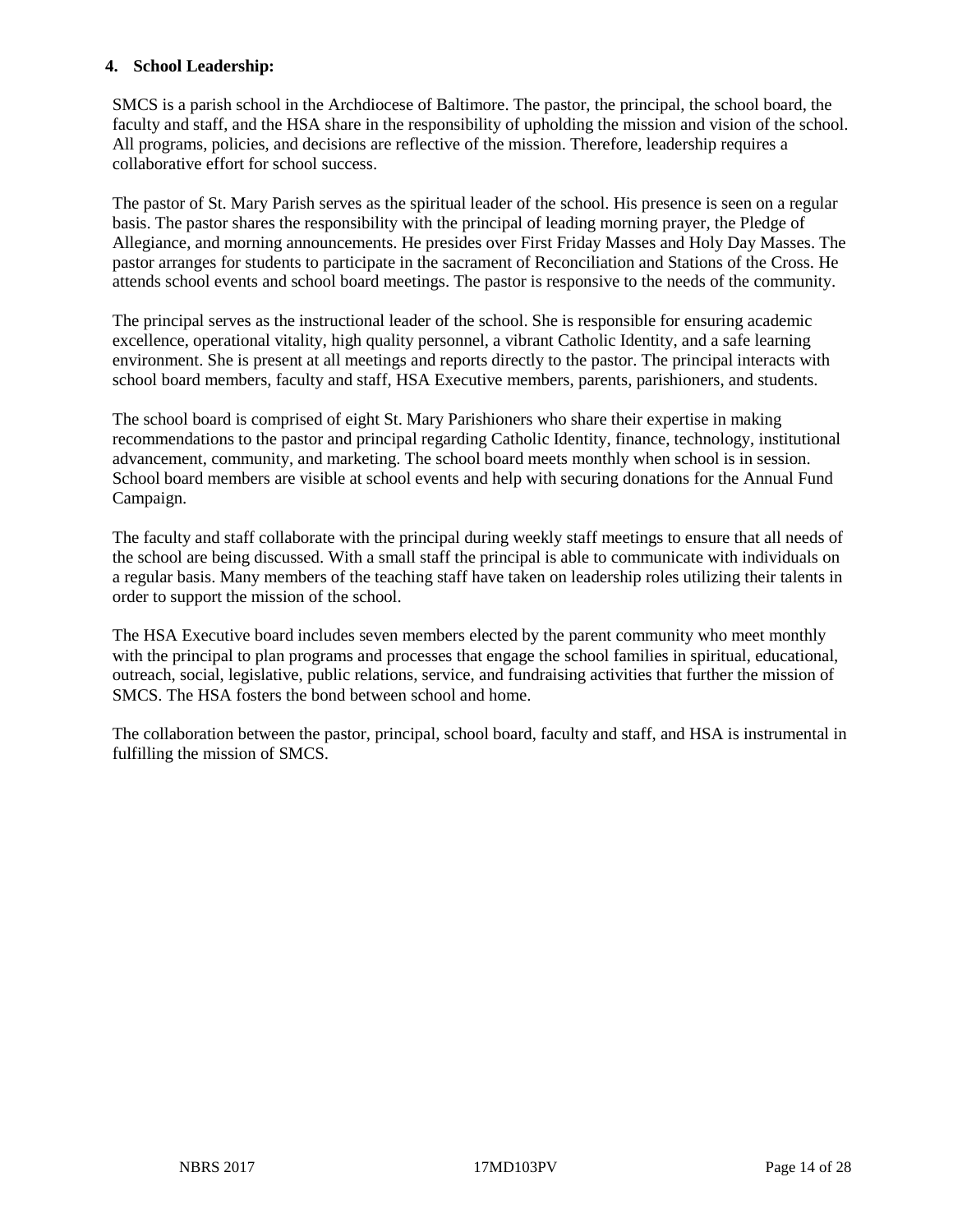St. Mary Catholic School's commitment to providing students with a technology-rich environment and to twenty-first century learning in promoting the use of and the production of multimedia is influential to the school's success. SMCS stakeholders recognize the importance of students developing into proficient users of technology who are able to incorporate text, graphics, video, and sound to convey information.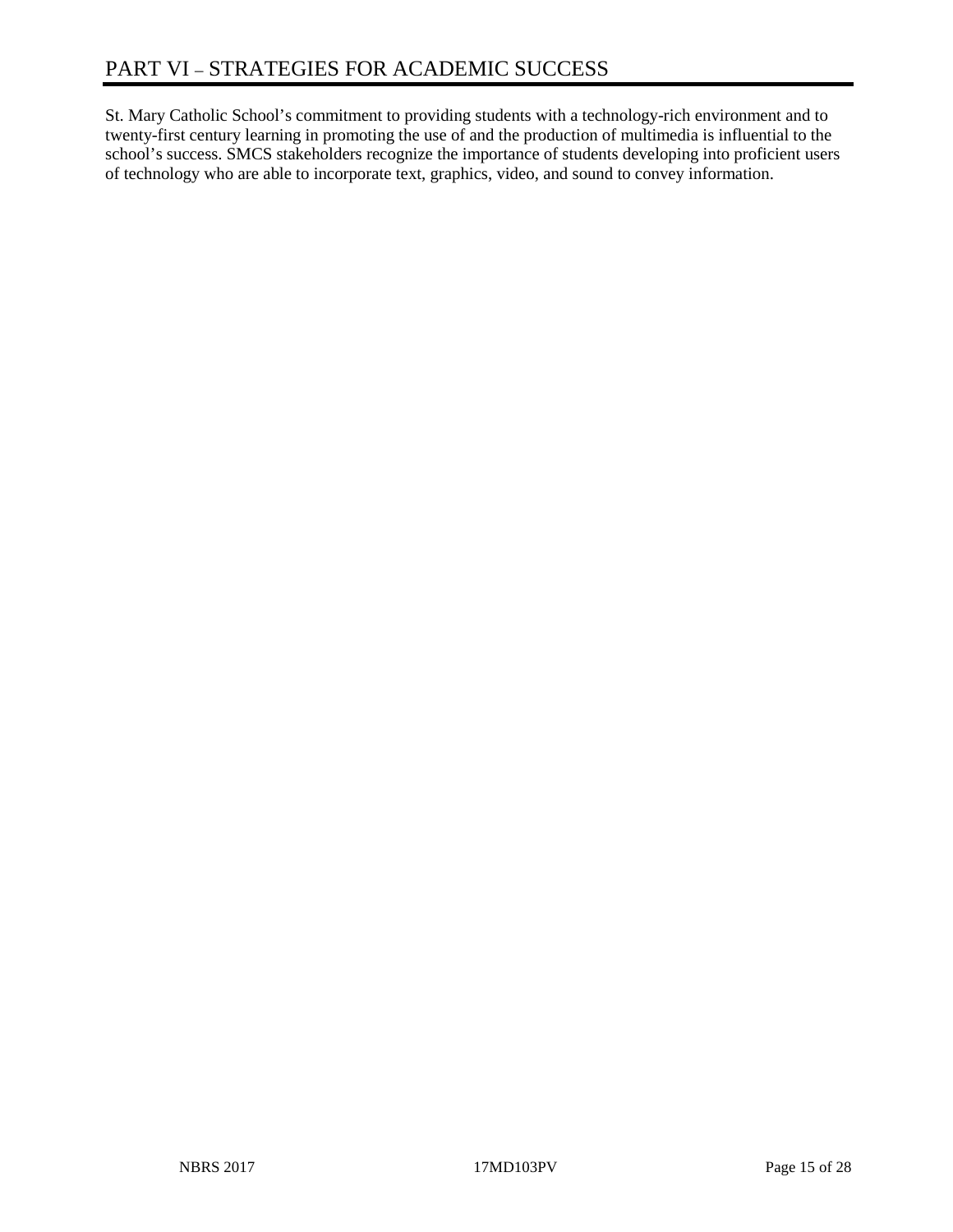# PART VII – NON-PUBLIC SCHOOL INFORMATION

1. Non-public school association(s): Catholic

Identify the religious or independent associations, if any, to which the school belongs. Select the primary association first.

| 2. | Does the school have nonprofit, tax-exempt $(501(c)(3))$ status?                                       | Yes X  | No. |
|----|--------------------------------------------------------------------------------------------------------|--------|-----|
| 3. | What is the educational cost per student?<br>(School budget divided by enrollment)                     | \$7596 |     |
| 4. | What is the average financial aid per student?                                                         | \$545  |     |
| 5. | What percentage of the annual budget is devoted to<br>scholarship assistance and/or tuition reduction? | 7%     |     |
| 6. | What percentage of the student body receives<br>scholarship assistance, including tuition reduction?   | 37%    |     |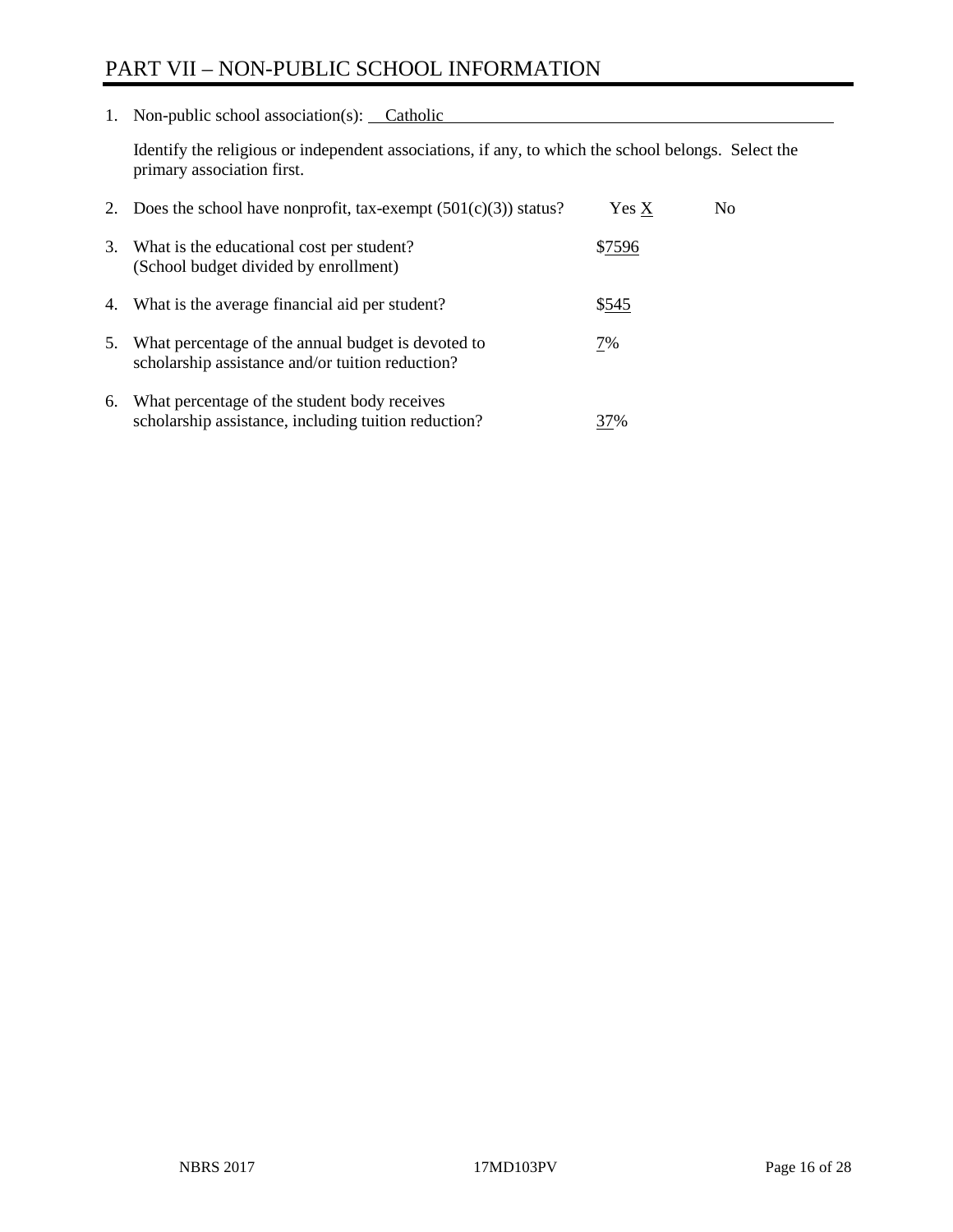# PART VIII – ASSESSMENT RESULTS FOR NORM-REFERENCED TESTS

#### **REFERENCED BY NATIONAL NORMS**

| <b>Subject:</b> Math                  | Stanford<br>Test:         | <b>Grade:</b><br>- 3     |
|---------------------------------------|---------------------------|--------------------------|
|                                       | Achievement Test-10th     |                          |
|                                       | Edition                   |                          |
| <b>Edition/Publication Year: 2007</b> | <b>Publisher:</b> Pearson | Scores are reported here |
|                                       |                           | as: Scaled scores        |

| <b>School Year</b>                         | 2015-2016        |
|--------------------------------------------|------------------|
| Testing month                              | Apr              |
| <b>SCHOOL SCORES</b>                       |                  |
| <b>Average Score</b>                       | 639              |
| Number of students tested                  | 22               |
| Percent of total students tested           | 96               |
| Number of students alternatively assessed  | $\boldsymbol{0}$ |
| Percent of students alternatively assessed | 0                |
| <b>SUBGROUP SCORES</b>                     |                  |
| 1. Other 1                                 |                  |
| Average Score                              |                  |
| Number of students tested                  |                  |
| 2. Other 2                                 |                  |
| <b>Average Score</b>                       |                  |
| Number of students tested                  |                  |
| 3. Other 3                                 |                  |
| <b>Average Score</b>                       |                  |
| Number of students tested                  |                  |

**NOTES:** One third grade student was absent from school during testing.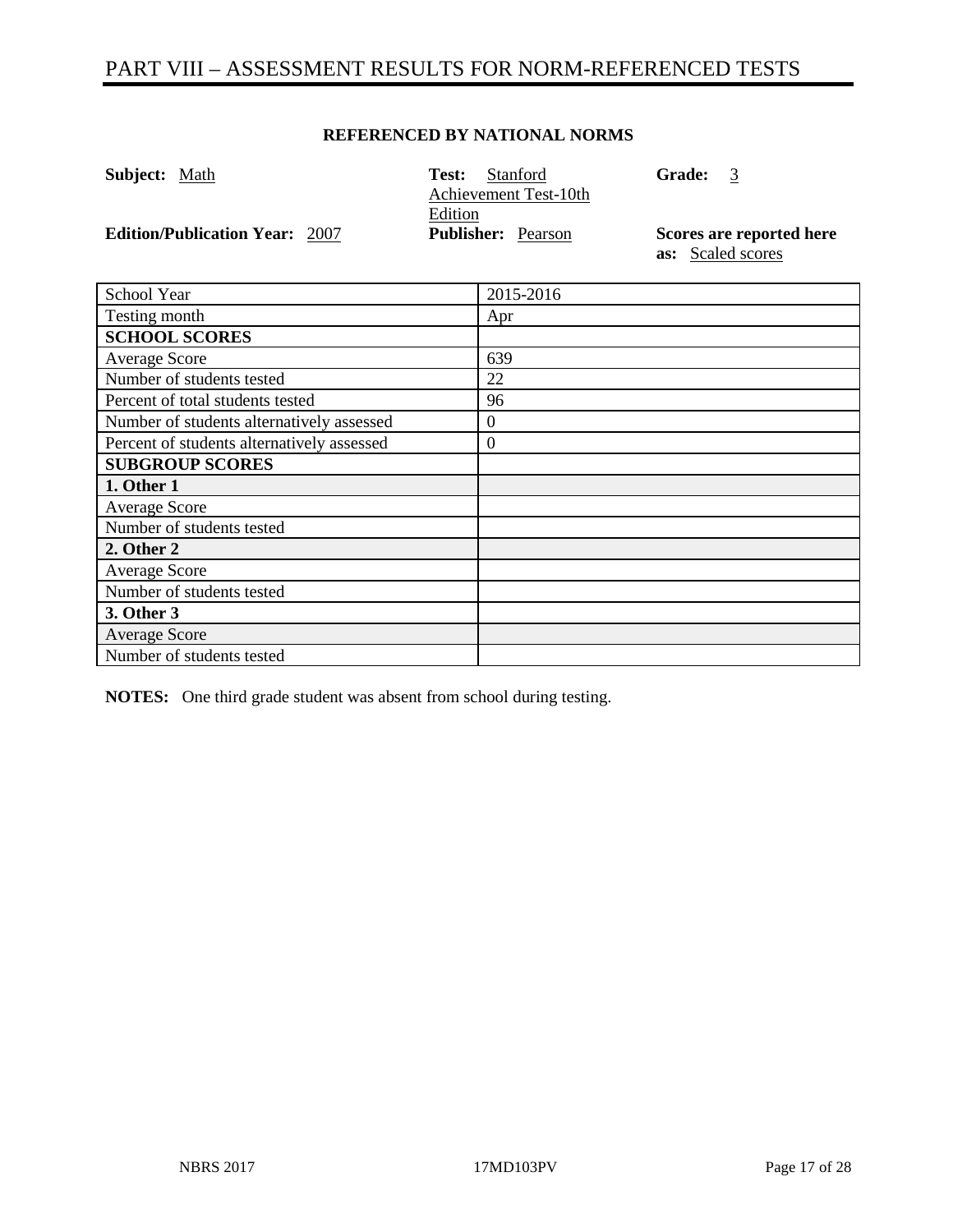| <b>Subject:</b> Math |                                       | Test:   | Stanford<br>Achievement Test-10th | <b>Grade:</b> | -4                       |
|----------------------|---------------------------------------|---------|-----------------------------------|---------------|--------------------------|
|                      |                                       | Edition |                                   |               |                          |
|                      | <b>Edition/Publication Year: 2007</b> |         | <b>Publisher:</b> Pearson         |               | Scores are reported here |

**as:** Scaled scores

| School Year                                | 2015-2016 |
|--------------------------------------------|-----------|
| Testing month                              | Apr       |
| <b>SCHOOL SCORES</b>                       |           |
| <b>Average Score</b>                       | 672       |
| Number of students tested                  | 19        |
| Percent of total students tested           | 100       |
| Number of students alternatively assessed  | 0         |
| Percent of students alternatively assessed | 0         |
| <b>SUBGROUP SCORES</b>                     |           |
| 1. Other 1                                 |           |
| <b>Average Score</b>                       |           |
| Number of students tested                  |           |
| 2. Other 2                                 |           |
| <b>Average Score</b>                       |           |
| Number of students tested                  |           |
| 3. Other 3                                 |           |
| <b>Average Score</b>                       |           |
| Number of students tested                  |           |

**NOTES:**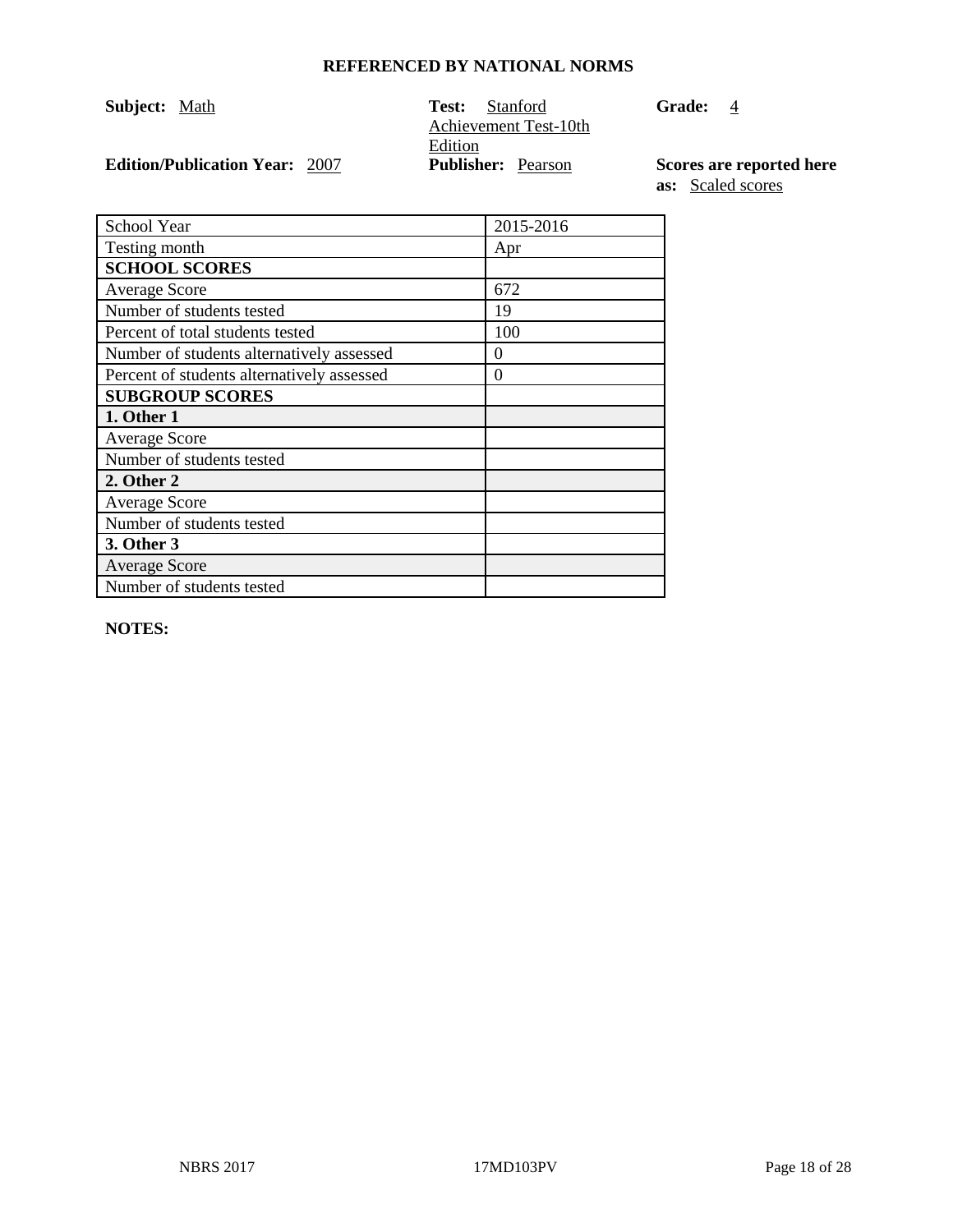| Subject: Math                         | - Stanford<br>Test:       | <b>Grade:</b>     |
|---------------------------------------|---------------------------|-------------------|
|                                       | Achievement Test-10th     |                   |
|                                       | Edition                   |                   |
| <b>Edition/Publication Year: 2007</b> | <b>Publisher:</b> Pearson | <b>Scores</b> are |

 $\overline{5}$ 

**Example 2 Publishers Published here as:** Scaled scores

| <b>School Year</b>                         | 2015-2016 |
|--------------------------------------------|-----------|
| Testing month                              | Apr       |
| <b>SCHOOL SCORES</b>                       |           |
| <b>Average Score</b>                       | 677       |
| Number of students tested                  | 17        |
| Percent of total students tested           | 89        |
| Number of students alternatively assessed  | $\Omega$  |
| Percent of students alternatively assessed | $\Omega$  |
| <b>SUBGROUP SCORES</b>                     |           |
| 1. Other 1                                 |           |
| <b>Average Score</b>                       |           |
| Number of students tested                  |           |
| 2. Other 2                                 |           |
| <b>Average Score</b>                       |           |
| Number of students tested                  |           |
| 3. Other 3                                 |           |
| <b>Average Score</b>                       |           |
| Number of students tested                  |           |

**NOTES:** Two fifth grade students were absent from school during testing.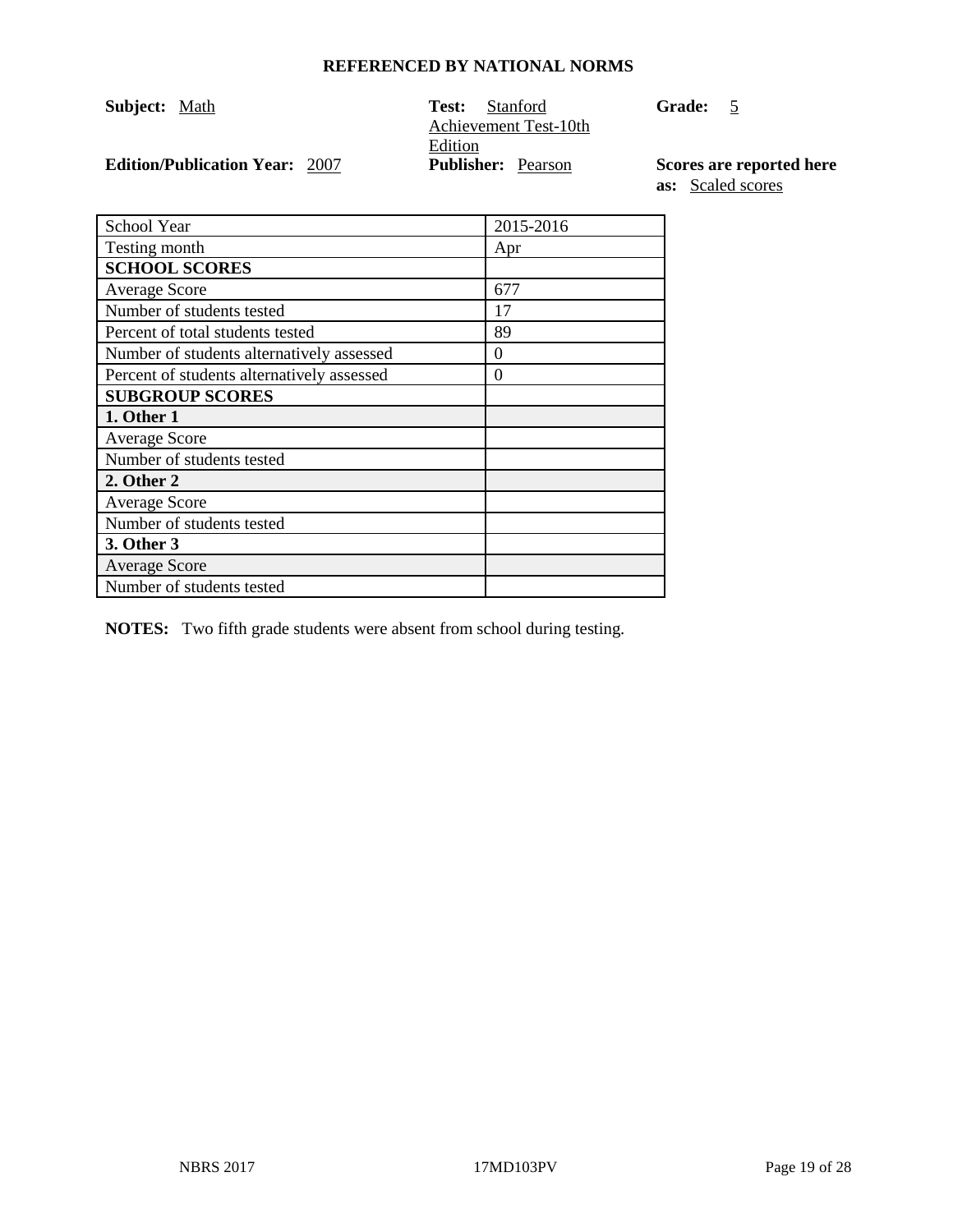| <b>Subject:</b> Math |                                       | Test:<br>Stanford<br>Achievement Test-10th | <b>Grade:</b><br>- 6     |
|----------------------|---------------------------------------|--------------------------------------------|--------------------------|
|                      |                                       | Edition                                    |                          |
|                      | <b>Edition/Publication Year: 2007</b> | <b>Publisher:</b> Pearson                  | Scores are reported here |

**as:** Scaled scores

| School Year                                | 2015-2016 |
|--------------------------------------------|-----------|
| Testing month                              | Apr       |
| <b>SCHOOL SCORES</b>                       |           |
| <b>Average Score</b>                       | 707       |
| Number of students tested                  | 25        |
| Percent of total students tested           | 100       |
| Number of students alternatively assessed  | $\theta$  |
| Percent of students alternatively assessed | $\theta$  |
| <b>SUBGROUP SCORES</b>                     |           |
| 1. Other 1                                 |           |
| <b>Average Score</b>                       |           |
| Number of students tested                  |           |
| 2. Other 2                                 |           |
| <b>Average Score</b>                       |           |
| Number of students tested                  |           |
| 3. Other 3                                 |           |
| <b>Average Score</b>                       |           |
| Number of students tested                  |           |

**NOTES:**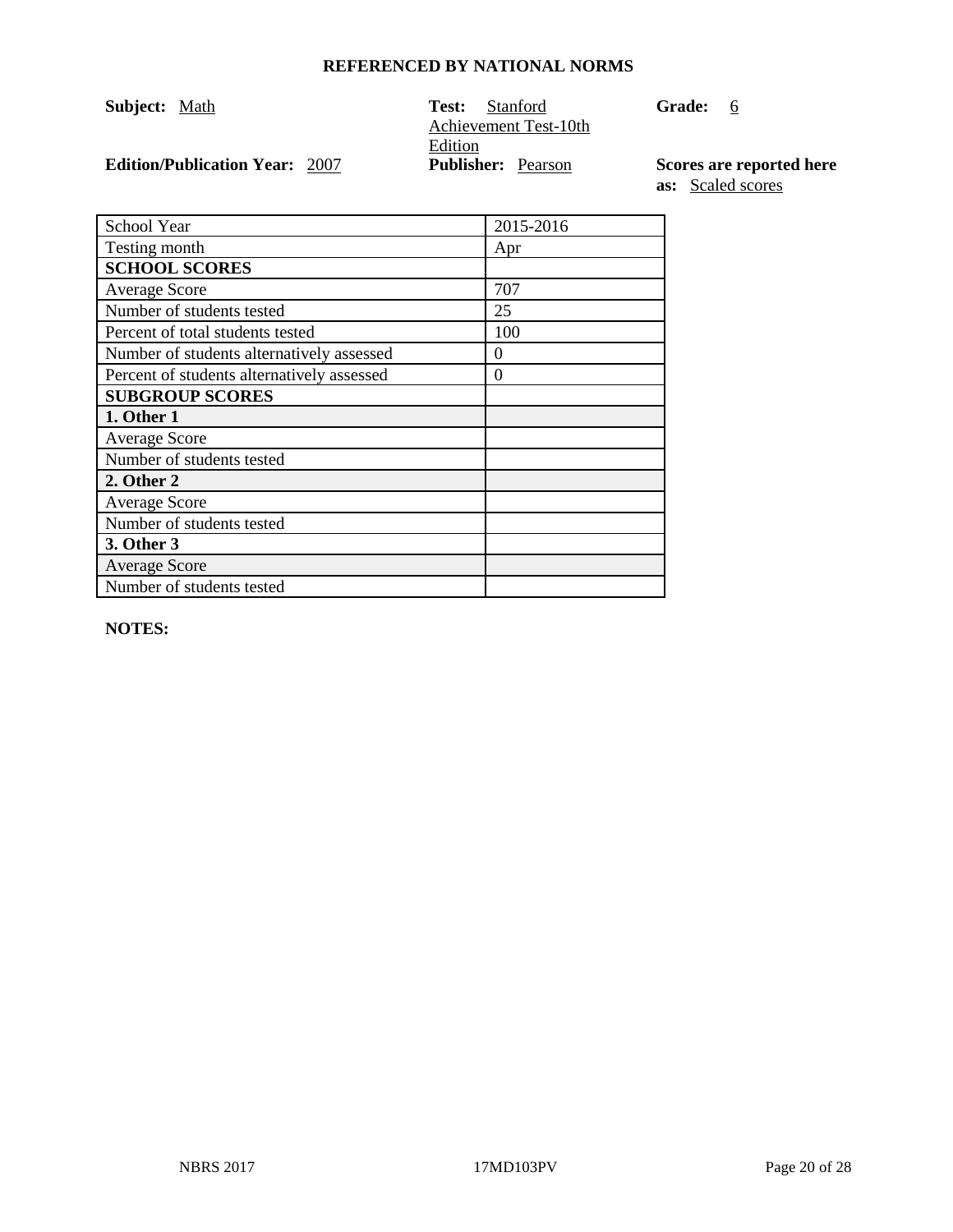| <b>Subject:</b> Math                  | Test:<br>Stanford<br>Achievement Test-10th | <b>Grade:</b>            |
|---------------------------------------|--------------------------------------------|--------------------------|
|                                       | Edition                                    |                          |
| <b>Edition/Publication Year: 2007</b> | <b>Publisher:</b> Pearson                  | Scores are reported here |

**as:** Scaled scores

| School Year                                | 2015-2016 |
|--------------------------------------------|-----------|
| Testing month                              | Apr       |
| <b>SCHOOL SCORES</b>                       |           |
| <b>Average Score</b>                       | 721       |
| Number of students tested                  | 29        |
| Percent of total students tested           | 100       |
| Number of students alternatively assessed  | $\Omega$  |
| Percent of students alternatively assessed | 0         |
| <b>SUBGROUP SCORES</b>                     |           |
| 1. Other 1                                 |           |
| <b>Average Score</b>                       |           |
| Number of students tested                  |           |
| 2. Other 2                                 |           |
| <b>Average Score</b>                       |           |
| Number of students tested                  |           |
| 3. Other 3                                 |           |
| <b>Average Score</b>                       |           |
| Number of students tested                  |           |

**NOTES:**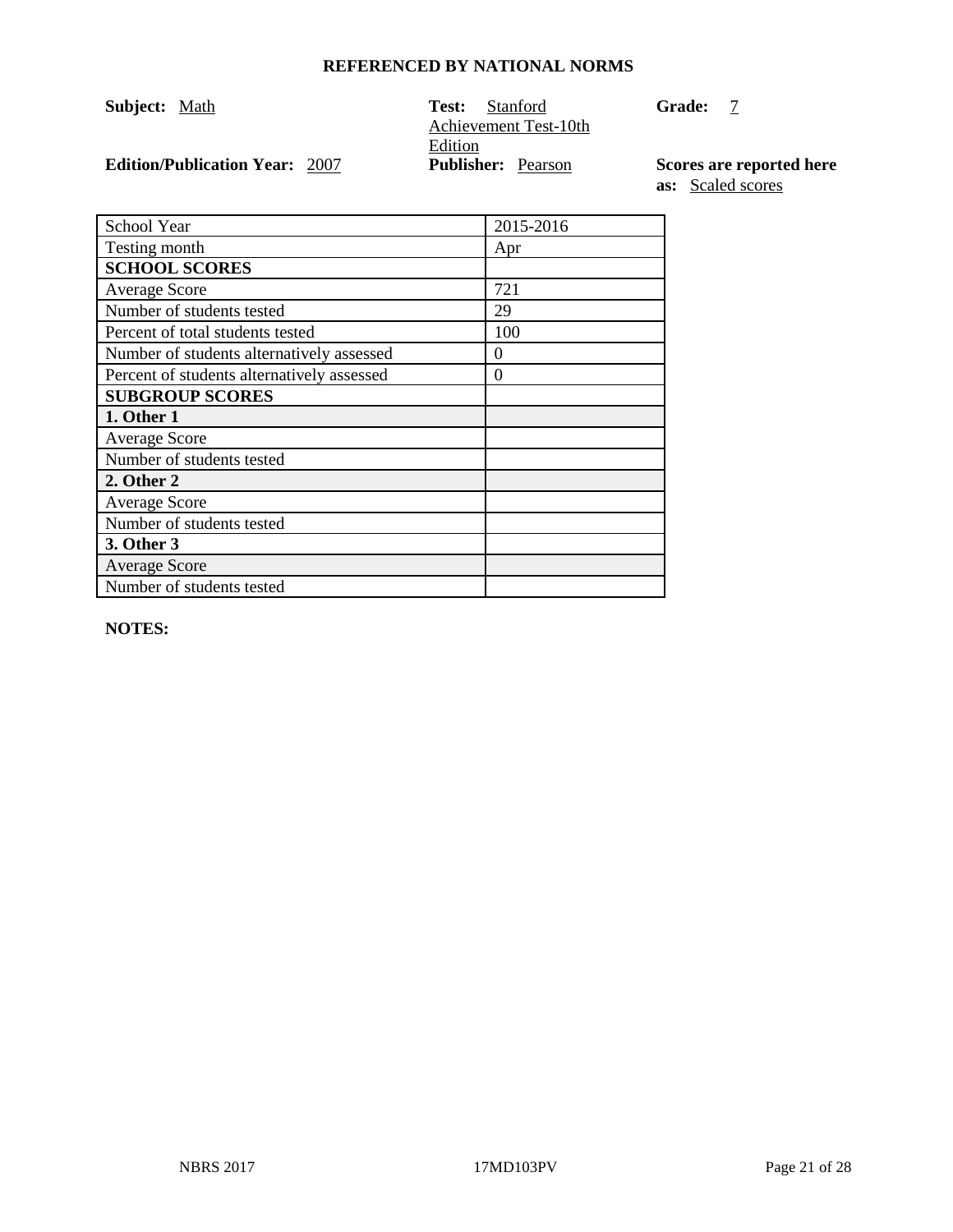| <b>Subject:</b> Math                  | Test:                                | Stanford 10<br>Achievement Test-10th | <b>Grade:</b> | 8 |
|---------------------------------------|--------------------------------------|--------------------------------------|---------------|---|
| <b>Edition/Publication Year: 2007</b> | Edition<br><b>Publisher:</b> Pearson |                                      | Scores are r  |   |

**Edition/Publication Year:** 2007 **Publisher:** Pearson **Scores are reported here as:** Scaled scores

| School Year                                | 2015-2016 |
|--------------------------------------------|-----------|
| Testing month                              | Apr       |
| <b>SCHOOL SCORES</b>                       |           |
| <b>Average Score</b>                       | 707       |
| Number of students tested                  | 18        |
| Percent of total students tested           | 95        |
| Number of students alternatively assessed  | 0         |
| Percent of students alternatively assessed | $\theta$  |
| <b>SUBGROUP SCORES</b>                     |           |
| 1. Other 1                                 |           |
| <b>Average Score</b>                       |           |
| Number of students tested                  |           |
| 2. Other 2                                 |           |
| <b>Average Score</b>                       |           |
| Number of students tested                  |           |
| 3. Other 3                                 |           |
| <b>Average Score</b>                       |           |
| Number of students tested                  |           |

**NOTES:** One eighth grade student was absent from school during testing.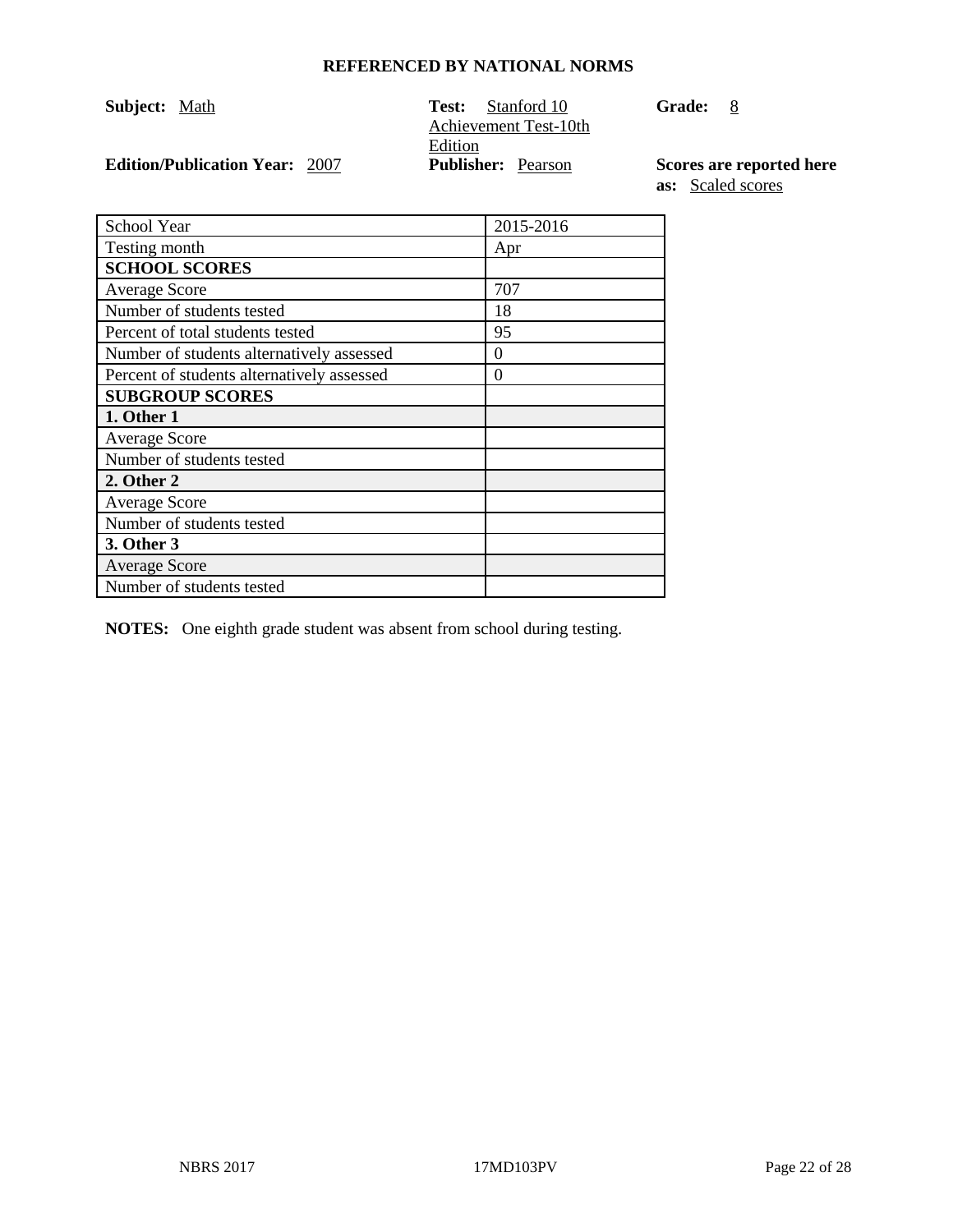| <b>Subject:</b> Reading/ELA           | <b>Test:</b> Stanford<br>Achievement Test-10th | <b>Grade:</b>     |
|---------------------------------------|------------------------------------------------|-------------------|
| <b>Edition/Publication Year: 2007</b> | Edition<br><b>Publisher:</b> Pearson           | <b>Scores</b> are |

**Grade:** 3

**E** reported here **as:** Scaled scores

| <b>School Year</b>                         | 2015-2016 |
|--------------------------------------------|-----------|
| Testing month                              | Apr       |
| <b>SCHOOL SCORES</b>                       |           |
| <b>Average Score</b>                       | 651       |
| Number of students tested                  | 21        |
| Percent of total students tested           | 91        |
| Number of students alternatively assessed  | 0         |
| Percent of students alternatively assessed | $\theta$  |
| <b>SUBGROUP SCORES</b>                     |           |
| 1. Other 1                                 |           |
| <b>Average Score</b>                       |           |
| Number of students tested                  |           |
| 2. Other 2                                 |           |
| <b>Average Score</b>                       |           |
| Number of students tested                  |           |
| 3. Other 3                                 |           |
| <b>Average Score</b>                       |           |
| Number of students tested                  |           |

**NOTES:** Two third grade students were absent from school during testing.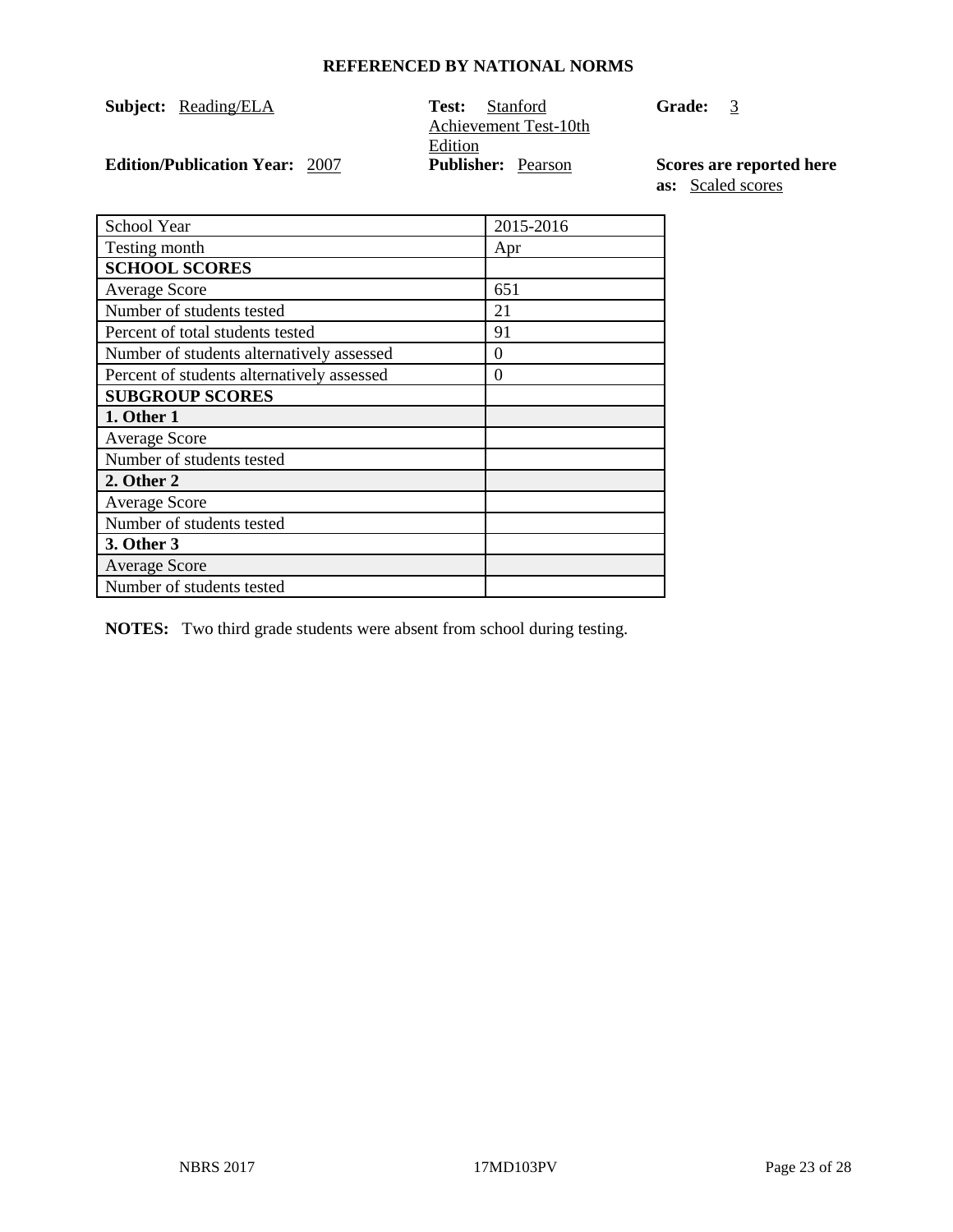| <b>Subject:</b> Reading/ELA           | Test:   | Stanford<br>Achievement Test-10th | Grade: | -4                       |
|---------------------------------------|---------|-----------------------------------|--------|--------------------------|
| <b>Edition/Publication Year: 2007</b> | Edition | <b>Publisher:</b> Pearson         |        | Scores are reported here |
|                                       |         |                                   |        |                          |

**as:** Scaled scores

| School Year                                | 2015-2016 |
|--------------------------------------------|-----------|
| Testing month                              | Apr       |
| <b>SCHOOL SCORES</b>                       |           |
| <b>Average Score</b>                       | 668       |
| Number of students tested                  | 19        |
| Percent of total students tested           | 100       |
| Number of students alternatively assessed  | $\Omega$  |
| Percent of students alternatively assessed | $\theta$  |
| <b>SUBGROUP SCORES</b>                     |           |
| 1. Other 1                                 |           |
| <b>Average Score</b>                       |           |
| Number of students tested                  |           |
| 2. Other 2                                 |           |
| <b>Average Score</b>                       |           |
| Number of students tested                  |           |
| 3. Other 3                                 |           |
| <b>Average Score</b>                       |           |
| Number of students tested                  |           |

**NOTES:**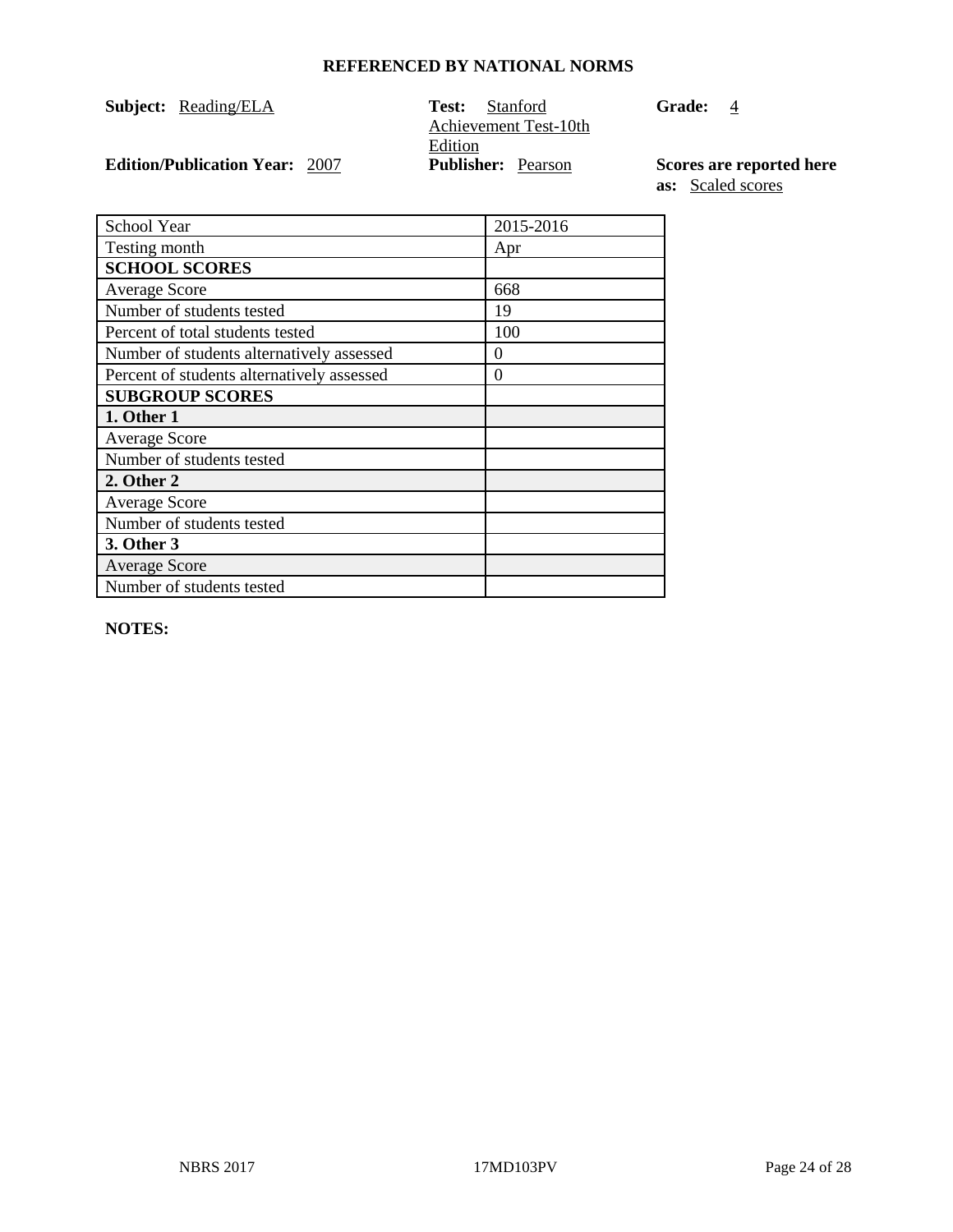| <b>Subject:</b> Reading/ELA           | Test:<br><b>Stanford</b><br>Achievement Test-10th | <b>Grade:</b><br>5 |
|---------------------------------------|---------------------------------------------------|--------------------|
|                                       | Edition                                           |                    |
| <b>Edition/Publication Year: 2007</b> | <b>Publisher:</b> Pearson                         | Scores are r       |

**Edition Publishere Publishers as:** Scaled scores

| School Year                                | 2015-2016 |
|--------------------------------------------|-----------|
| Testing month                              | Apr       |
| <b>SCHOOL SCORES</b>                       |           |
| <b>Average Score</b>                       | 682       |
| Number of students tested                  | 17        |
| Percent of total students tested           | 89        |
| Number of students alternatively assessed  | $\Omega$  |
| Percent of students alternatively assessed | 0         |
| <b>SUBGROUP SCORES</b>                     |           |
| 1. Other 1                                 |           |
| <b>Average Score</b>                       |           |
| Number of students tested                  |           |
| 2. Other 2                                 |           |
| <b>Average Score</b>                       |           |
| Number of students tested                  |           |
| 3. Other 3                                 |           |
| <b>Average Score</b>                       |           |
| Number of students tested                  |           |

**NOTES:** Two fifth grade students were absent from school during testing.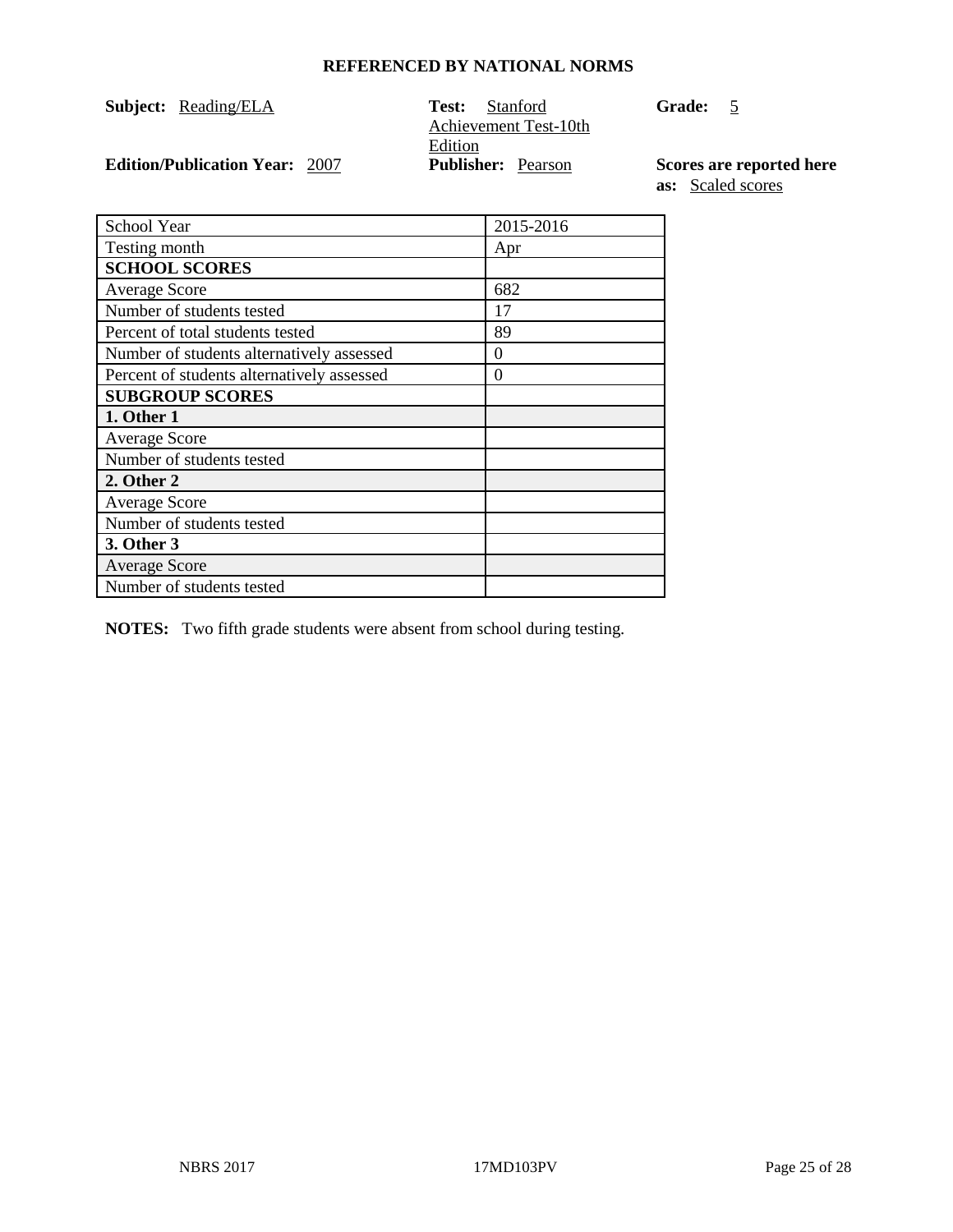| <b>Subject:</b> Reading/ELA           | Test:<br><b>Stanford</b>  | - 6<br>Grade: |
|---------------------------------------|---------------------------|---------------|
|                                       | Achievement Test-10th     |               |
|                                       | Edition                   |               |
| <b>Edition/Publication Year: 2007</b> | <b>Publisher:</b> Pearson | Scores are r  |

**Edition/Publication Year:** 2007 **Publisher:** Pearson **Scores are reported here as:** Scaled scores

| School Year                                | 2015-2016 |
|--------------------------------------------|-----------|
| Testing month                              | Apr       |
| <b>SCHOOL SCORES</b>                       |           |
| <b>Average Score</b>                       | 697       |
| Number of students tested                  | 24        |
| Percent of total students tested           | 96        |
| Number of students alternatively assessed  | 0         |
| Percent of students alternatively assessed | $\theta$  |
| <b>SUBGROUP SCORES</b>                     |           |
| 1. Other 1                                 |           |
| <b>Average Score</b>                       |           |
| Number of students tested                  |           |
| 2. Other 2                                 |           |
| <b>Average Score</b>                       |           |
| Number of students tested                  |           |
| 3. Other 3                                 |           |
| <b>Average Score</b>                       |           |
| Number of students tested                  |           |

**NOTES:** One sixth grade student was absent from school during testing.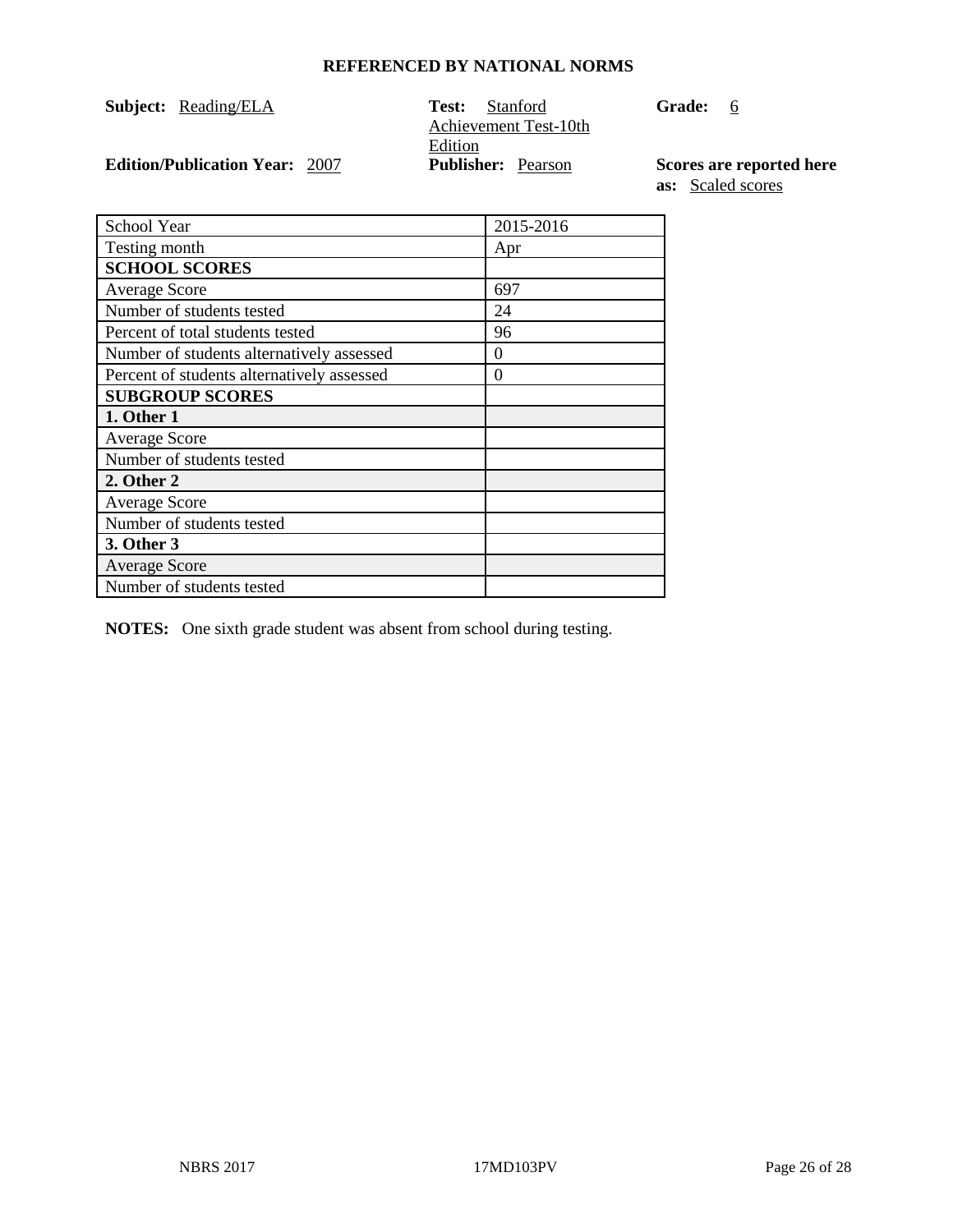| <b>Subject:</b> Reading/ELA           | Test:   | Stanford<br>Achievement Test-Tenth | <b>Grade:</b> |                          |
|---------------------------------------|---------|------------------------------------|---------------|--------------------------|
|                                       | Edition |                                    |               |                          |
| <b>Edition/Publication Year: 2007</b> |         | <b>Publisher:</b> Pearson          |               | Scores are reported here |

**as:** Scaled scores

| School Year                                | 2015-2016 |
|--------------------------------------------|-----------|
| Testing month                              | Apr       |
| <b>SCHOOL SCORES</b>                       |           |
| <b>Average Score</b>                       | 703       |
| Number of students tested                  | 29        |
| Percent of total students tested           | 100       |
| Number of students alternatively assessed  | $\theta$  |
| Percent of students alternatively assessed | 0         |
| <b>SUBGROUP SCORES</b>                     |           |
| 1. Other 1                                 |           |
| <b>Average Score</b>                       |           |
| Number of students tested                  |           |
| 2. Other 2                                 |           |
| <b>Average Score</b>                       |           |
| Number of students tested                  |           |
| 3. Other 3                                 |           |
| <b>Average Score</b>                       |           |
| Number of students tested                  |           |

**NOTES:**